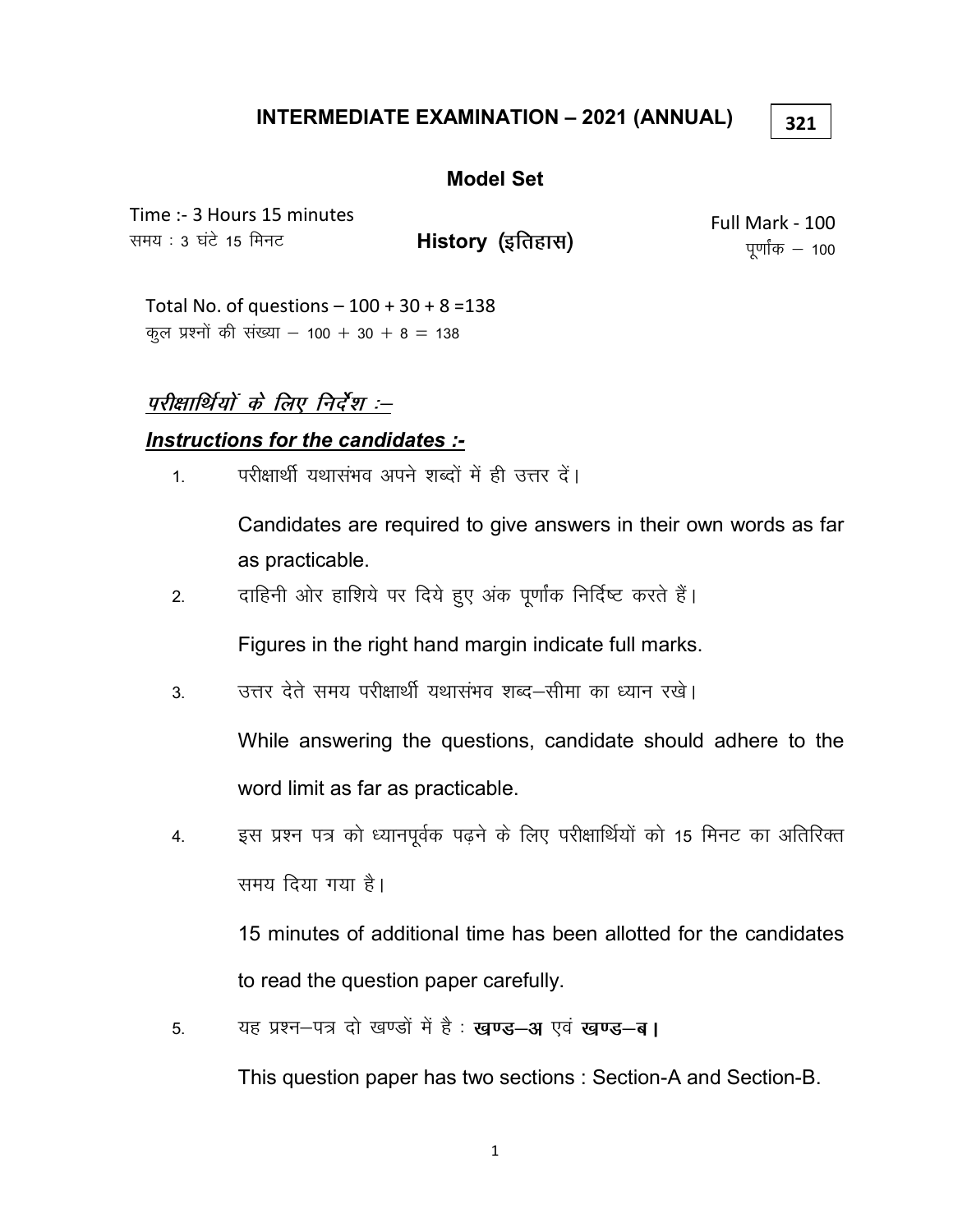6. व्यण्ड–अ में 100 वस्तुनिष्ठ प्रश्न हैं। प्रत्येक के लिए 1 अंक निर्धारित है, जिनमें से किन्हीं 50 प्रश्नों के उत्तर देना अनिवार्य है। सही विकल्प को उपलब्ध कराये गये OMR-उत्तर पत्रक में दिये गये सही वृत्त को काले / नीले बॉल पेन से अंकित करें। 50 प्रश्नों से अधिक का उत्तर देने की स्थिति में प्रथम 50 प्रश्नों का ही मुल्यांकन किया जायेगा। किसी भी प्रकार के व्हाइटनर /तरल पदार्थ/ब्लेड/नाखून आदि का OMR उत्तर पुस्तिका में प्रयोग करना मना है, अन्यथा परीक्षा परिणाम अमान्य होगा।

In Section-A, there are 100 objective type questions. Each carries 1 mark, out of which only 50 questions are to be answered. Darken the circle with black/blue ball pen against the correct option on OMR Answer Sheet provided to you. If more than 50 questions are answered, only first 50 will be evaluated. Do not use Whitener/Liquid/Blade/Nail etc on OMR Answer Sheet, otherwise the result will be invalid.

7. खण्ड—ब में 30 लघु उत्तरीय प्रश्न हैं। प्रत्येक के लिए 2 अंक निर्धारित है, जिनमें से किन्हीं 15 प्रश्नों का उत्तर देना अनिवार्य है। इसके अतिरिक्त इस खण्ड में 8 दीर्घ उत्तरीय प्रश्न दिए गए हैं। प्रत्येक प्रश्न के लिए 5 अंक निर्धारित हैं, जिनमें से किन्हीं 4 प्रश्नों का उत्तर देना अनिवार्य है।

In Section-B, there are 30 Short answer type questions. Each carries 2 marks, out of which any 15 questions are to be answered. Apart from this there are 8 Long answer type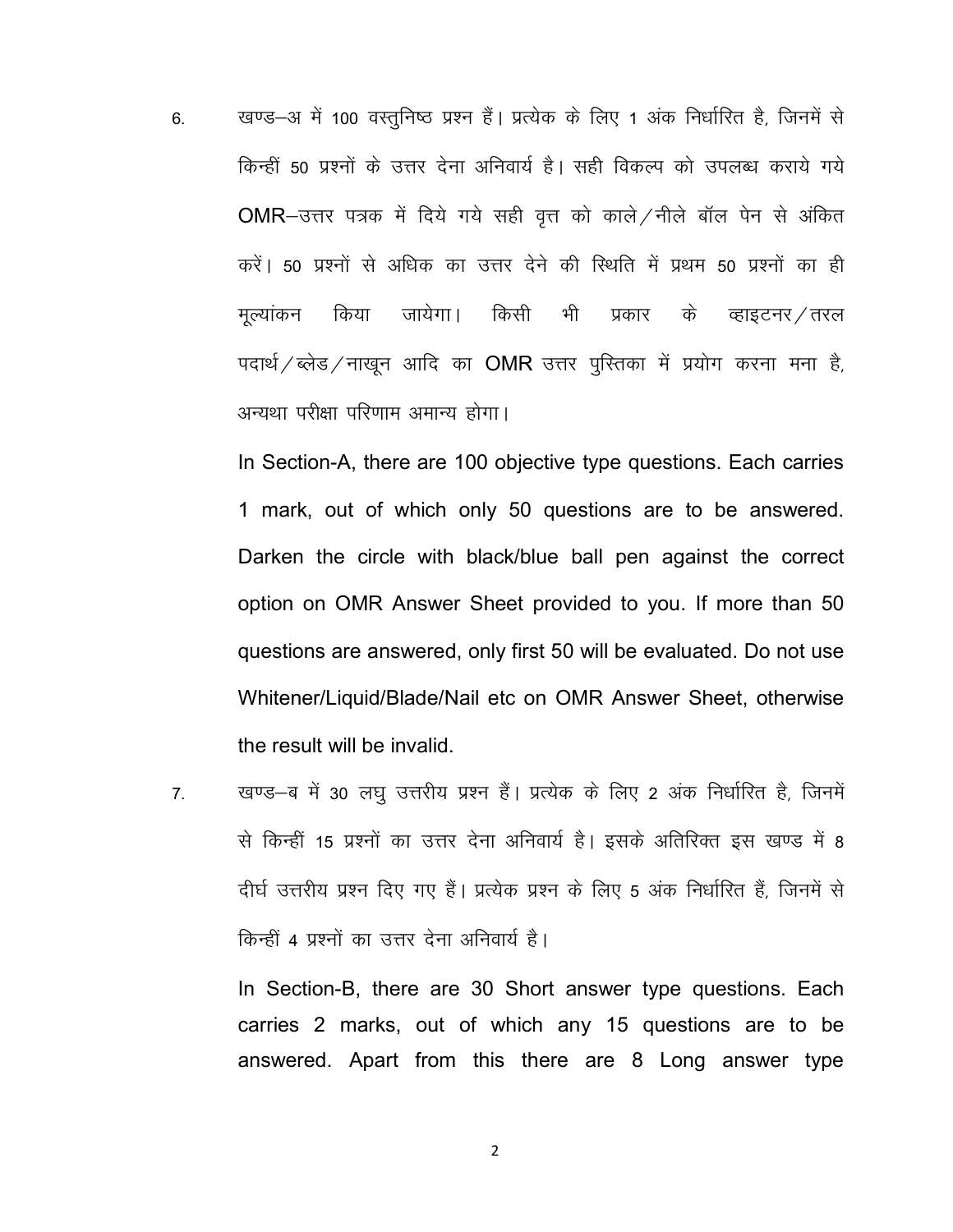questions. Each question carries 5 marks, out of which any 4 questions are to be answered.

8. **किसी प्रकार के इलेक्ट्रॉनिक उपकरण का** प्रयोग पूर्णतया वर्जित है।

Use of any type of electronic appliance is strictly prohibited.

### <u>खण्ड–अ / Section</u>-A

### <u>वस्तुनिष्ठ प्रश्न/Objective Type Questions</u>

प्रश्न संख्या 1 से 100 तक के साथ चार विकल्प दिए गए हैं, जिनमें से एक सही है। अपने द्वारा चूने गये सही विकल्प को OMR-उत्तर पुरितका पर चिन्हित करें। 100 प्रश्नों में से किन्हीं 50 प्रश्नों का हीं उत्तर देना है।  $(50x1=50)$ 

Question No.- 1 to 100 have four options, out of which only one is correct. You have to mark your selected option on the OMR-Answer Sheet. Out of 100 questions any 50 questions are to be answered. (50x1=50)

- 1  $\mu$  1922 में मोहनजोदडो की खोज किसने की ?
	- $A$ , दयाराम साहनी and the control  $B$ , माधो स्वरूप वत्स
	- $C_{\cdot}$  विलियम जोन्स $\Box$  and  $D_{\cdot}$  राखलदास बनर्जी

Who excavated Mohenjodaro in 1922?

- A. Dayaram Sahni B. Madho Swaroop Vatsa
- C. William Jones **D. Rakhaldas Banerji**
- 2. कलकत्ता में एशियाटिक सोसायटी की स्थापना किसने की थी ?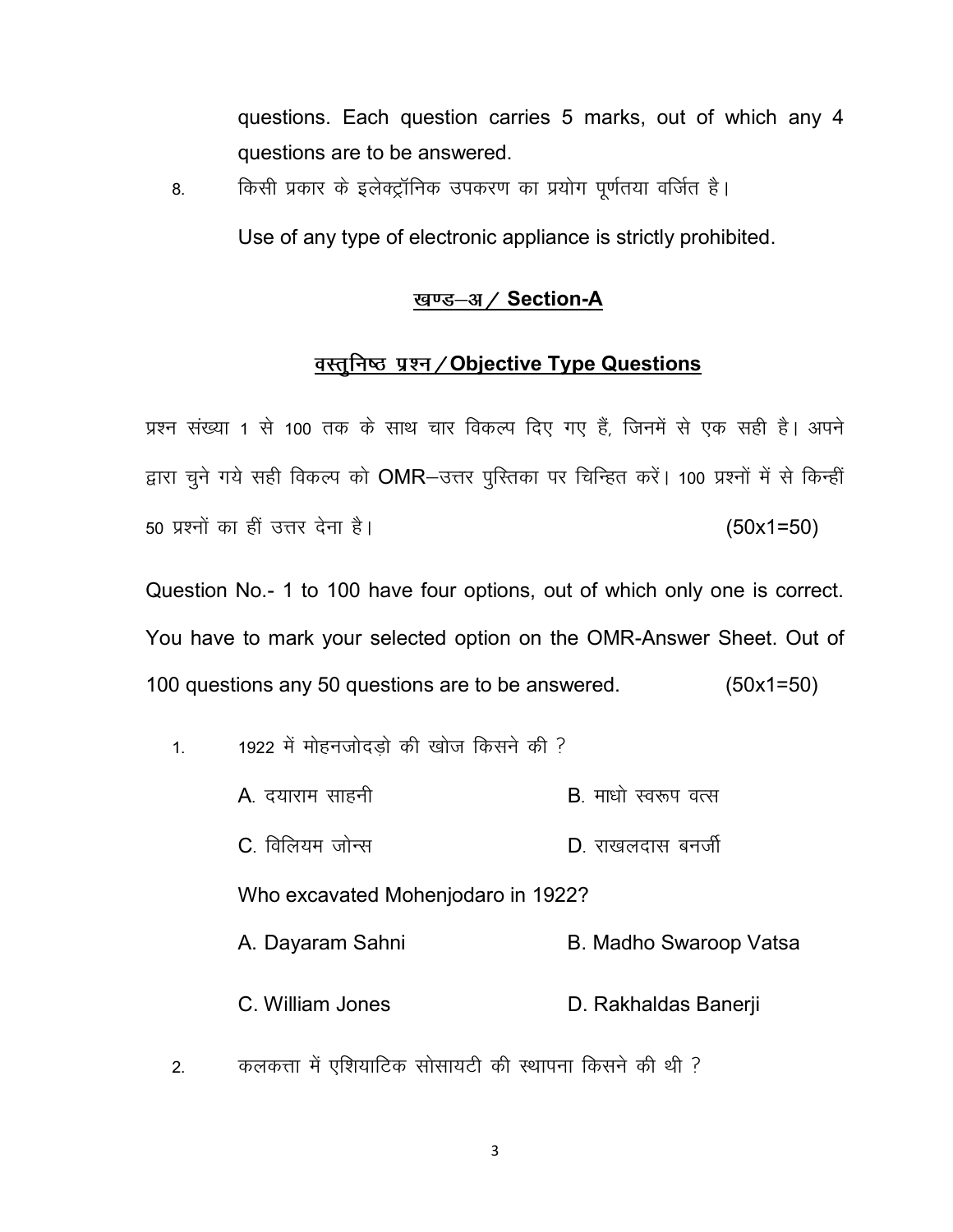|    | A. कनिंघम                                           | $B.$ फ्लीट                    |
|----|-----------------------------------------------------|-------------------------------|
|    | C. डी. सी. सरकार                                    | D. विलियम जोन्स               |
|    | Who founded Asiatic society in Calcutta?            |                               |
|    | A. Cunningham                                       | <b>B.</b> Fleet               |
|    | C. D. C. Sircar                                     | D. William Jones              |
| 3. | मोहनजोदड़ो किस नदी के किनारे स्थित है ?             |                               |
|    | A. सतलज                                             | B. सरस्वती                    |
|    | C. रावी                                             | D. सिन्धु                     |
|    | Mohenjodaro is situated on the bank of which river? |                               |
|    | A. Sutlej                                           | <b>B.</b> Saraswati           |
|    | C. Ravi                                             | D. Indus                      |
| 4. | लोथल कहाँ स्थित है ?                                |                               |
|    | A. गुजरात                                           | B. पश्चिम बंगाल               |
|    | C. राजस्थान                                         | $D.$ पंजाब                    |
|    | Where is Lothal situated?                           |                               |
|    | A. Gujrat                                           | <b>B.</b> West Bengal         |
|    | C. Rajasthan                                        | D. Punjab                     |
| 5. | भारतीय पुरातत्व का पिता किसे कहा जाता है ?          |                               |
|    | A. लॉर्ड कर्जन                                      | <b>B</b> . अलेक्जेन्डर कनिंघम |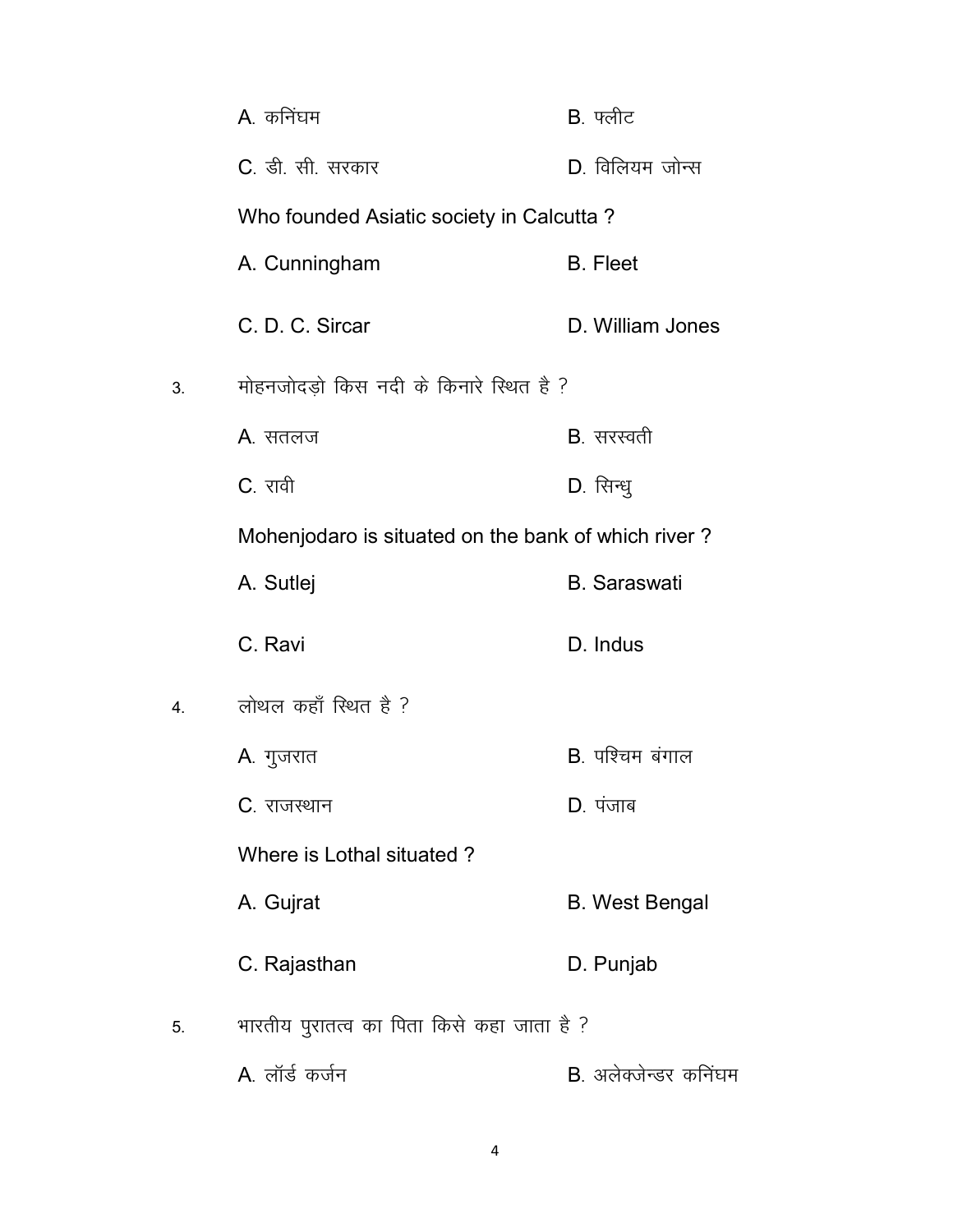|    | <b>C</b> . दयाराम साहनी                         | $D.$ लॉर्ड डलहौजी              |  |
|----|-------------------------------------------------|--------------------------------|--|
|    | Who is called the father of Indian Archaeology? |                                |  |
|    | A. Lord Curzon                                  | <b>B. Alexander Cunningham</b> |  |
|    | C. Dayaram Sahni                                | D. Lord Dalhousie              |  |
| 6. | कनिष्क का राज्यारोहण कब हुआ था ?                |                                |  |
|    | A. $44 \xi$ .                                   | B. 78 $\frac{1}{5}$ .          |  |
|    | $C.88 \t{5.}$                                   | D. 98 $\frac{2}{3}$ .          |  |
|    | When was Kanishka coronated?                    |                                |  |
|    | A. 44 A.D.                                      | <b>B.78 A.D.</b>               |  |
|    | C. 88 A.D.                                      | D. 98 A.D.                     |  |
| 7. | अर्थशास्त्र किसने लिखा था ?                     |                                |  |
|    | A. कौटिल्य                                      | B. बाणभट्ट                     |  |
|    | C. कालिदास                                      | D. अश्वघोष                     |  |
|    | Who wrote "Arthashastra"?                       |                                |  |
|    | A. Kautilya                                     | <b>B.</b> Banabhatta           |  |
|    | C. Kalidas                                      | D. Ashvaghosha                 |  |
| 8. | गुप्तों के काल में कौन चीनी यात्री भारत आया ?   |                                |  |
|    | A. हवेनसांग                                     | B. इत्सिंग                     |  |
|    | C. फ़ाहियान                                     | D. चिन ली                      |  |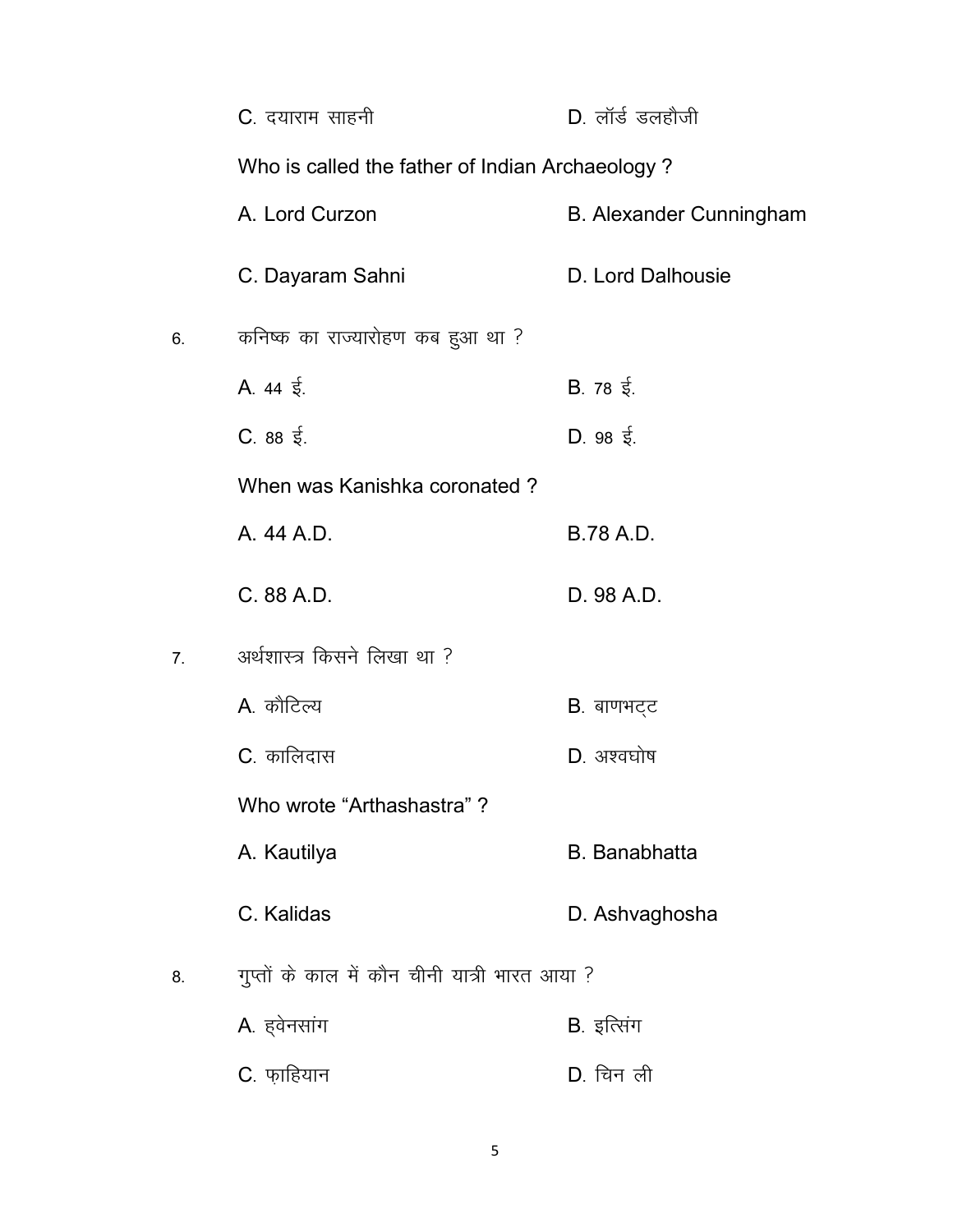|     | Which Chinese traveller came India during Gupta period? |                  |
|-----|---------------------------------------------------------|------------------|
|     | A. Hiuen-Tsang                                          | <b>B.</b> Itsing |
|     | C. Fa-hien                                              | D. Chin-Li       |
| 9.  | महाभारत की रचना किस भाषा में हुई है ?                   |                  |
|     | A. संस्कृत                                              | $B.$ पाली        |
|     | C. प्राकृत                                              | D. हिन्दी        |
|     | In which language Mahabharata is scripted?              |                  |
|     | A. Sanskrit                                             | <b>B.</b> Pali   |
|     | C. Prakrit                                              | D. Hindi         |
|     |                                                         |                  |
| 10. | "धम्म" की शुरूआत किसने की ?                             |                  |
|     | A. चन्द्रगुप्त मौर्य                                    | B. अशोक          |
|     | C. कनिष्क                                               | D. समुद्रगुप्त   |
|     | Who started "Dhamma" ?                                  |                  |
|     | A. Chandragupta Maurya                                  | <b>B.</b> Ashoka |
|     | C. Kanishka                                             | D. Samudragupta  |
| 11. | महावीर का बचपन का नाम क्या था ?                         |                  |
|     | A. सिद्धार्थ                                            | B. वर्द्धमान     |

What was the childhood name of Mahavira ?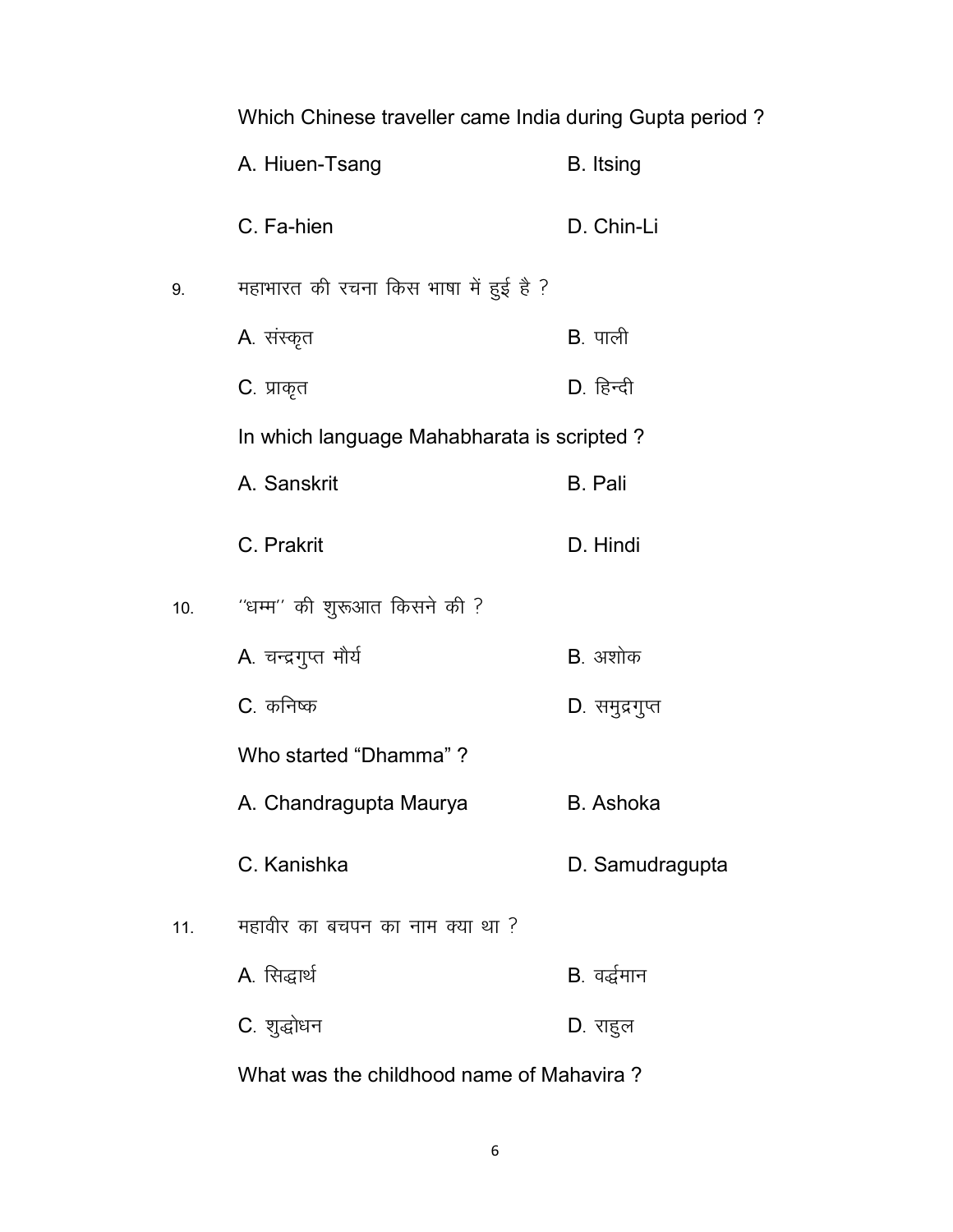|     | A. Siddhartha                                           | <b>B.</b> Vardhman |
|-----|---------------------------------------------------------|--------------------|
|     | C. Shuddhodhana                                         | D. Rahul           |
| 12. | प्रथम जैन संगीति कहाँ हुई थी ?                          |                    |
|     | A. पाटलिपुत्र                                           | <b>B</b> . वाराणसी |
|     | C. राजगृह                                               | D. वैशाली          |
|     | Where was the first Jain-Sangiti (council) held?        |                    |
|     | A. Patliputra                                           | <b>B.</b> Varanasi |
|     | C. Rajgrih                                              | D. Vaishali        |
| 13. | श्वेताम्बर और दिगम्बर किस धर्म से संबंधित है ?          |                    |
|     | A. हिन्दू                                               | B. बौद्ध           |
|     | C. शिव                                                  | $D.$ जैन           |
|     | Shwetambar and Digambar is related with which religion? |                    |
|     | A. Hinduism                                             | <b>B.</b> Buddhism |
|     | C. Shaivism                                             | D. Jainism         |
| 14. | स्तूप किस धर्म से संबंधित है ?                          |                    |
|     | A. ब्राह्मण धर्म                                        | B शैव धर्म         |
|     | C. बुद्ध धर्म                                           | D. ईसाई धर्म       |
|     | With which religion is Stupa related?                   |                    |
|     | A. Brahmanism                                           | <b>B.</b> Shaivism |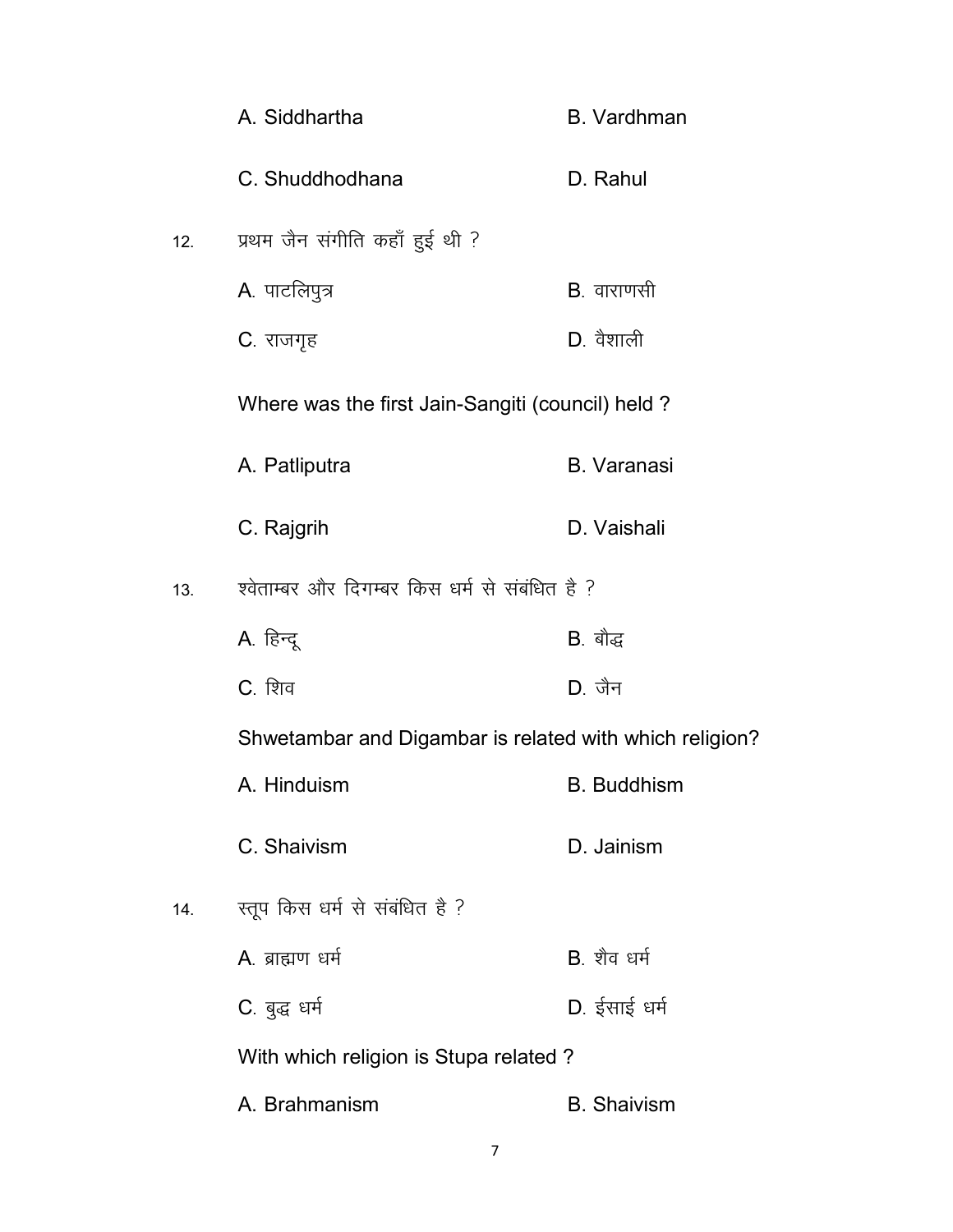|     | C. Buddhism                                  | D. Christianity                |
|-----|----------------------------------------------|--------------------------------|
| 15. | सूत्तपिटक किस धर्म से संबंधित है ?           |                                |
|     | A. जैन                                       | <b>B</b> . बौद्ध               |
|     | C. हिन्दु                                    | $D.$ शैव                       |
|     | "Suttapitak" is related with which religion? |                                |
|     | A. Jainism                                   | <b>B.</b> Buddhism             |
|     | C. Hinduism                                  | D. Shaivism                    |
| 16. | बाबरनामा क्या है ?                           |                                |
|     | A. यात्रा वृतान्त                            | B. धर्म साहित्य                |
|     | C. आत्मकथा                                   | D. लोकगीत                      |
|     | What is Babur Nama?                          |                                |
|     | A. A travel account                          | <b>B. Religious literature</b> |
|     | C. Autobiography                             | D. Folk song                   |
| 17. | कुतुबमीनार का निर्माण किसने आरम्भ किया ?     |                                |
|     | A. इब्न बतूता                                | B. जलालुद्धीन ख़लजी            |
|     | C. कुतुबुद्धीन ऐबक                           | D. रजिया                       |
|     | Who started constructing Qutub Minar?        |                                |
|     | A. Ibn Battuta                               | B. Jalauddin Khalji            |
|     | C. Qutubuddin Aibak                          | D. Razia                       |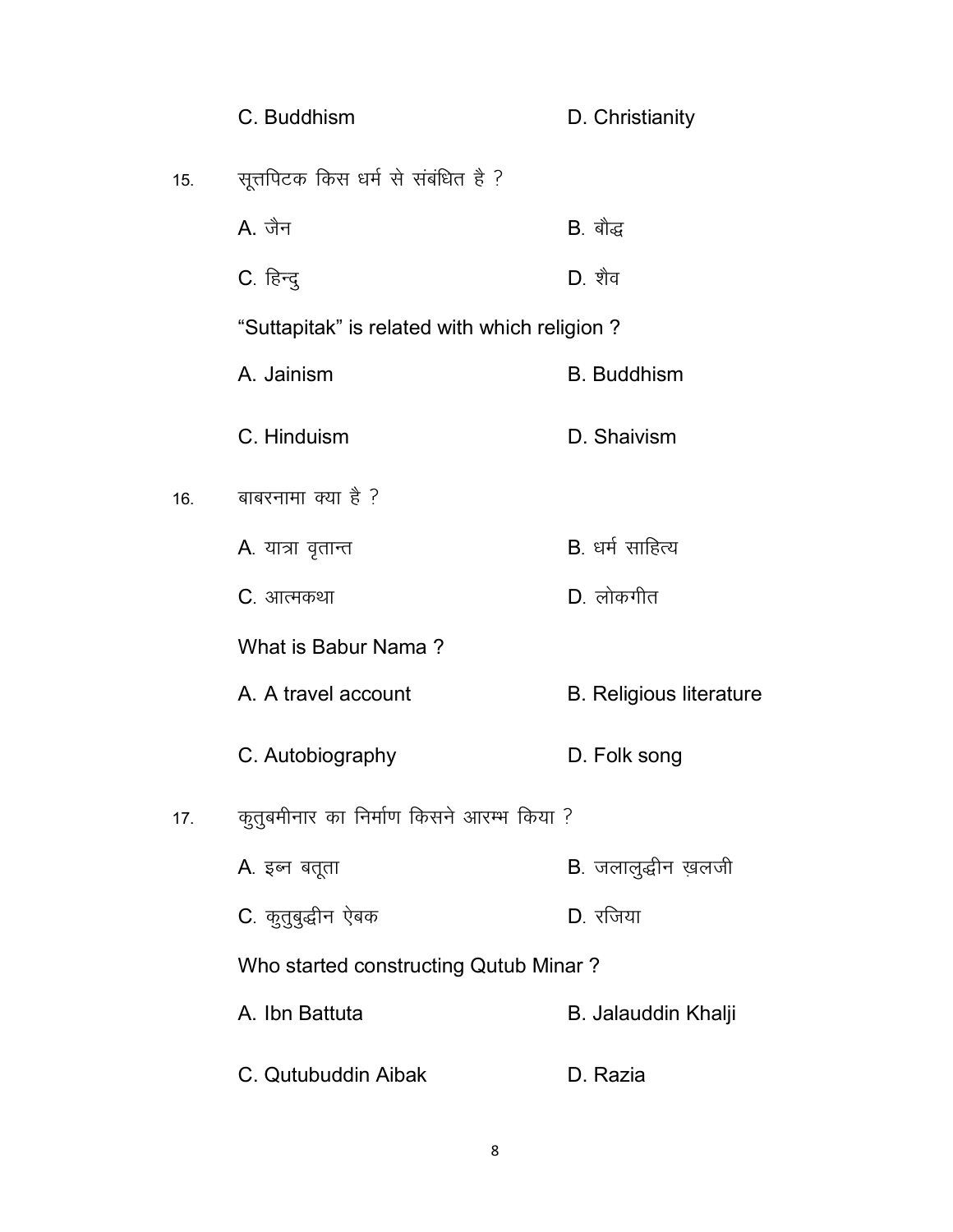| 18. | जिज़या किससे लिया जाता है ?      |                             |
|-----|----------------------------------|-----------------------------|
|     | A. व्यापारियों से                | <b>B</b> . बुद्धिजीवियों से |
|     | C. सैनिकों से                    | D. ज़िम्मियों से            |
|     | Who had to pay Jiziya ?          |                             |
|     | A. Traders                       | <b>B.</b> Intellectuals     |
|     | C. Soldiers                      | D. Zimmis                   |
| 19. | अंतिम मुगल सम्राट कौन था ?       |                             |
|     | A. शाहजहाँ                       | B. मुहम्मद शाह              |
|     | C. औरंगजेब                       | D. बहादुर शाह               |
|     | Who was the last Mughal emperor? |                             |
|     | A. Shahjahan                     | <b>B. Muhammad Shah</b>     |
|     | C. Aurangzeb                     | D. Bahadur Shah             |
| 20. | दीन–ए–इलाही संबंधित है :         |                             |
|     | A. बाबर                          | B. हूमायूँ                  |
|     | C. अकबर                          | D. औरंगजेब                  |
|     | Din-i-ilahi is related with:     |                             |
|     | A. Babur                         | <b>B.</b> Humayun           |
|     | C. Akbar                         | D. Auragzeb                 |
|     |                                  |                             |

 $21.$  अकबर के काल में राजस्व व्यवस्था किसके नियंत्रण में थी ?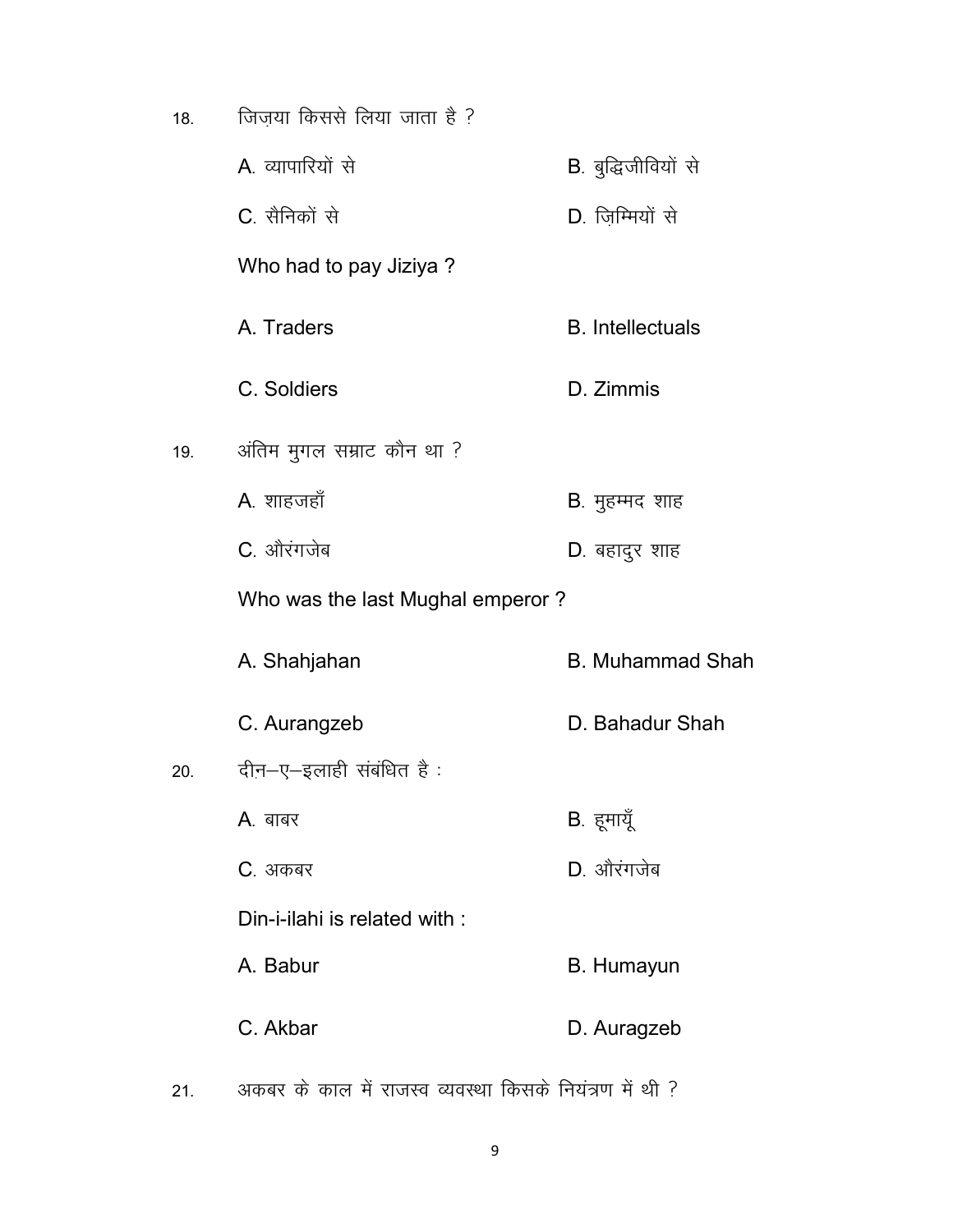|     | A. बीरबल                                                       | B. बैरम खाँ               |
|-----|----------------------------------------------------------------|---------------------------|
|     | C. मान सिंह                                                    | D. टोडरमल                 |
|     | In whose control was the revenue system during Akbar's period? |                           |
|     | A. Birbal                                                      | <b>B. Bairam Khan</b>     |
|     | C. Man Singh                                                   | D. Todarmal               |
| 22. | पानीपत का द्वितीय युद्ध कब हुआ ?                               |                           |
|     | A. 1526                                                        | <b>B.</b> 1556            |
|     | C. 1665                                                        | D. 1771                   |
|     | When was the second battle of Panipat fought?                  |                           |
|     | A. 1526                                                        | <b>B.</b> 1556            |
|     | C. 1665                                                        | D. 1771                   |
| 23. | कृष्णदेव राय किस वंश का राजा था ?                              |                           |
|     | A. संगम वंश                                                    | <b>B</b> . मालुब वंश      |
|     | C. तुलुव वंश                                                   | D. आरवीडू वंश             |
|     | Krishnadeva Raya was king of which dynasty?                    |                           |
|     | A. Sangama                                                     | <b>B.</b> Saluva          |
|     | C. Tuluva                                                      | D. Aravidu                |
| 24. | निकोलो कोण्टी किस शामक के कार्यकाल में आया था ?                |                           |
|     | A. देवराय प्रथम                                                | <b>B</b> . देवराय द्वितीय |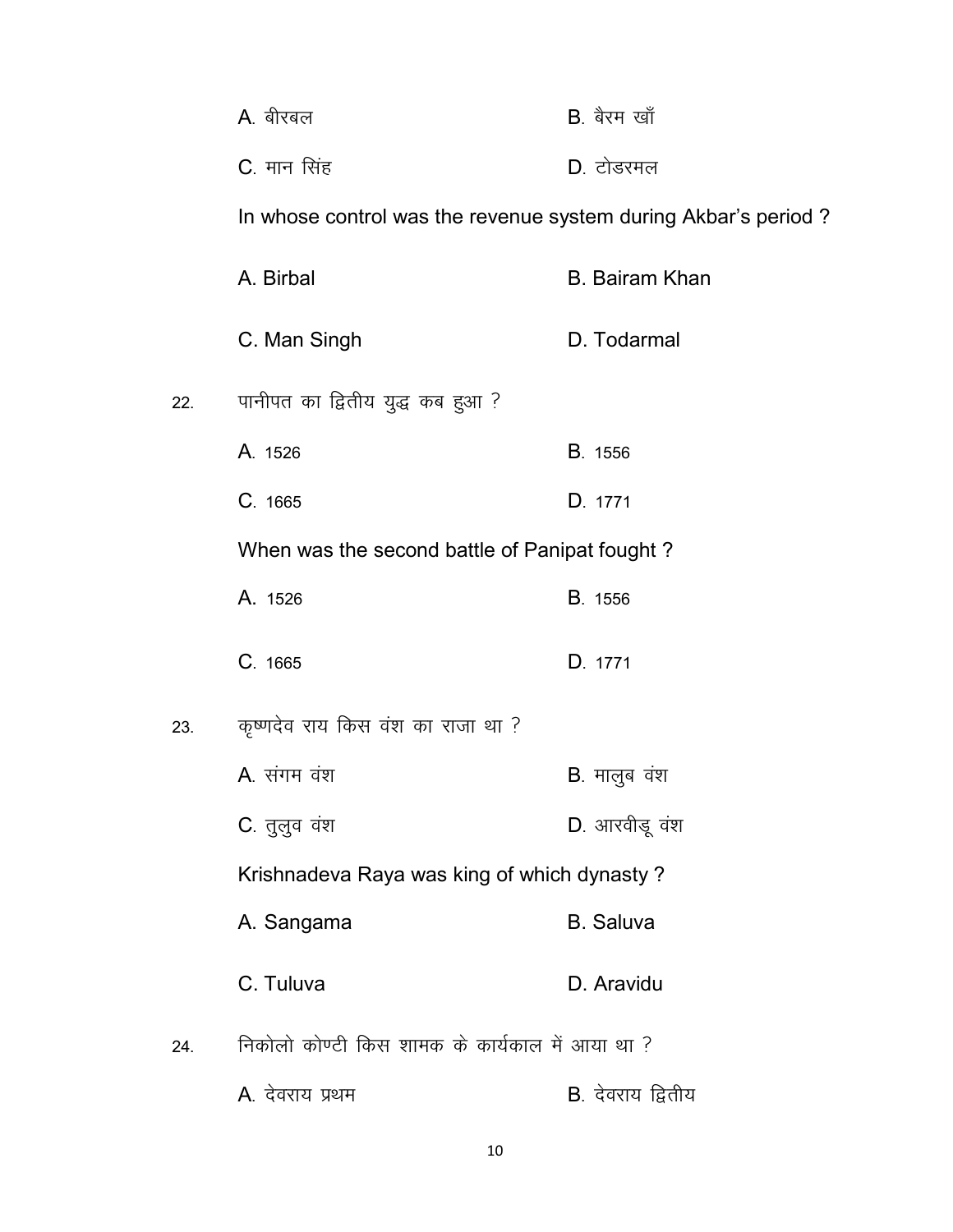|     | C. कृष्णदेव राय                                     | D. अच्यूतदेव राव             |
|-----|-----------------------------------------------------|------------------------------|
|     | Nicolo Conti came during the period of which ruler? |                              |
|     | A. Deva Raya 1 <sup>st</sup>                        | B. Deve Raya 2 <sup>nd</sup> |
|     | C. Krishnadeva Raya                                 | D. Achyutadeva Raya          |
| 25. | किस राज्य को ''हम्पी'' के नाम से भी जाना जाता था ?  |                              |
|     | A. मौर्य                                            | B. गुप्त                     |
|     | C. बहमनी                                            | D. विजयनगर                   |
|     | Which kingdom was also known by the name of Hampi?  |                              |
|     | A. Maurya                                           | <b>B.</b> Gupta              |
|     | C. Bahmani                                          | D. Vijayanagara              |
| 26. | प्रसिद्ध विरूपाक्ष मंदिर कहाँ स्थित है ?            |                              |
|     | A. हम्पी                                            | B. चिदाम्बरम                 |
|     | C. बेलूर                                            | D. श्रीरंगम्                 |
|     | Where is the famous Virupaksha temple situated?     |                              |
|     | A. Hampi                                            | <b>B.</b> Chidambaram        |
|     | C. Belur                                            | D. Shrirangam                |
| 27. | दिल्ली सल्तनत की स्थापना कब हुई थी ?                |                              |
|     | A. 1206                                             | <b>B</b> . 1226              |
|     | C. 1256                                             | D. 1257                      |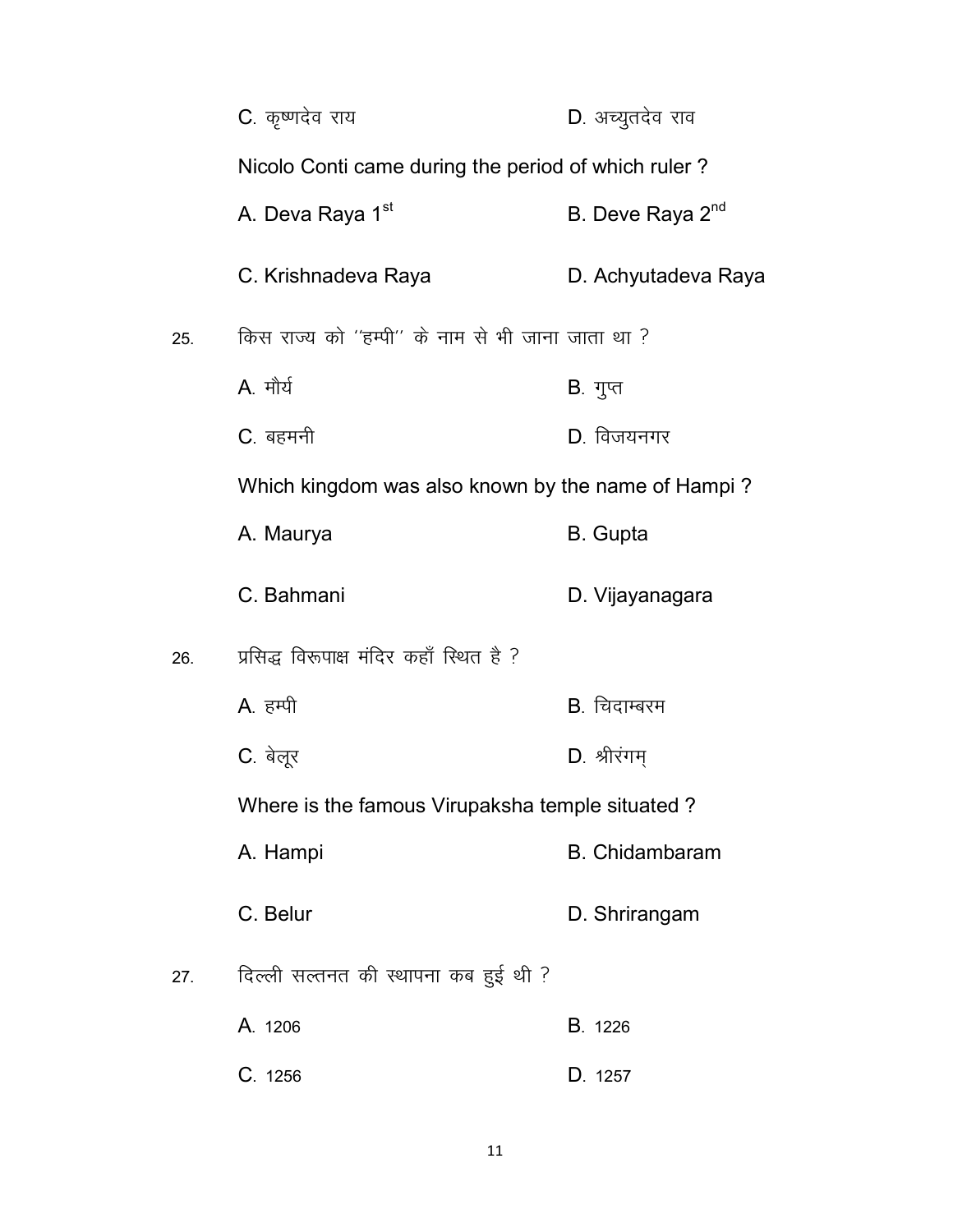|     | When was Delhi Sultanate founded?                            |                 |
|-----|--------------------------------------------------------------|-----------------|
|     | A. 1206                                                      | <b>B</b> . 1226 |
|     | C. 1256                                                      | D. 1257         |
| 28. | तलवंडी किसका जन्म स्थान था ?                                 |                 |
|     | A. कबीर                                                      | B. नानक         |
|     | C. रैदास                                                     | D. मीरा         |
|     | Whose birth place was Talwandi?                              |                 |
|     | A. Kabir                                                     | <b>B.</b> Nanak |
|     | C. Raidas                                                    | D. Meera        |
| 29. | उत्तर भारत में भक्ति आन्दोलन का आरम्भ किस संत ने शुरू किया ? |                 |
|     |                                                              |                 |
|     | A. रामानन्द                                                  | B. कबीर         |
|     | C. चैतन्य                                                    | D. नानक         |
|     | Which saint started Bhakti Movement in North India?          |                 |
|     | A. Ramananda                                                 | <b>B.</b> Kabir |
|     | C. Chaitanya                                                 | D. Nanak        |
| 30. | मेगास्थनीज किस देश का रहने वाला था ?                         |                 |
|     | A. यूनान                                                     | <b>B</b> . चीन  |
|     | C. इटली                                                      | D. मोरक्को      |

Megasthenes belonged to which country ?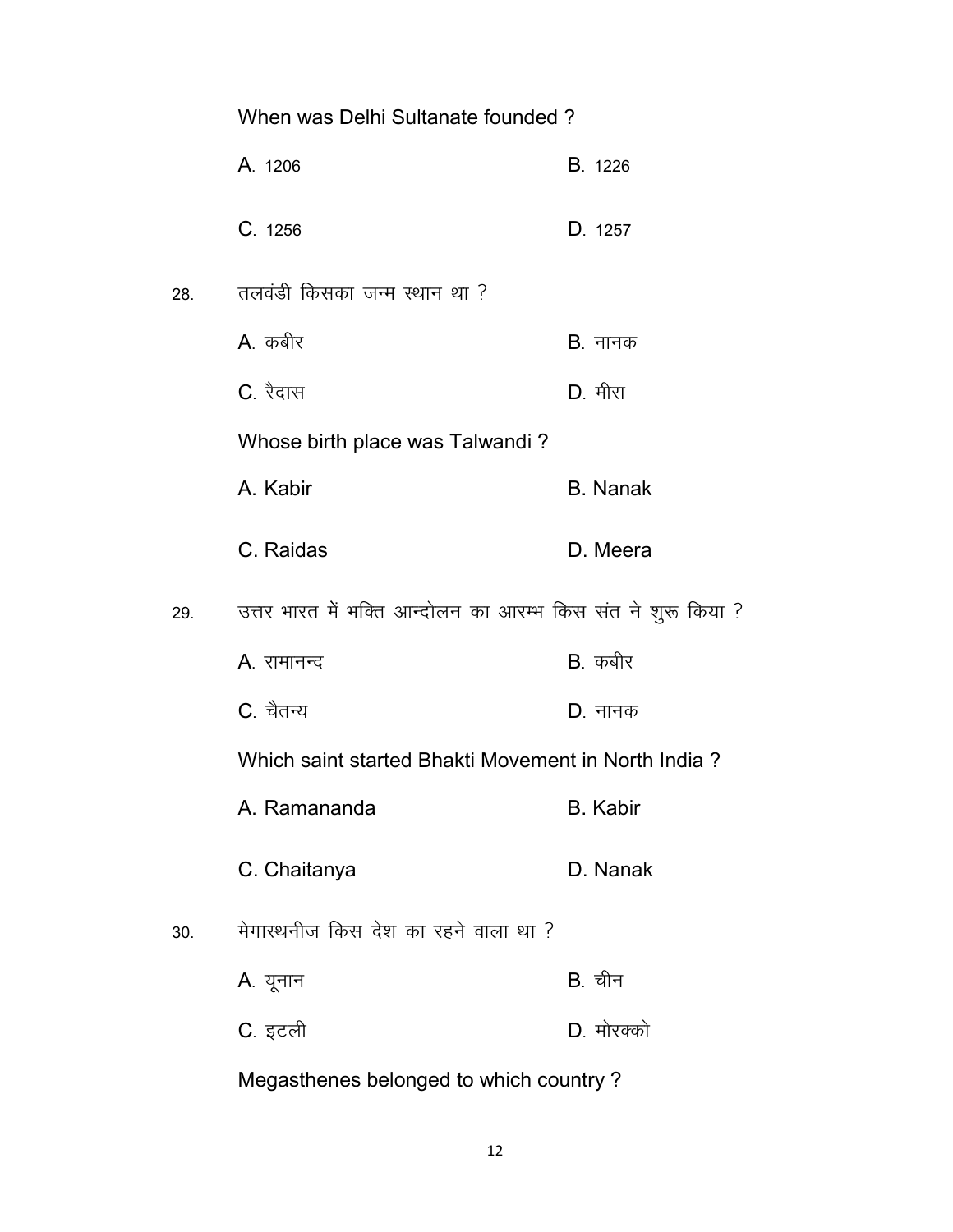|     | A. Greece                                   | <b>B.</b> China     |
|-----|---------------------------------------------|---------------------|
|     | C. Italy                                    | D. Moracco          |
| 31. | अफनासी निकितिन कौन था ?                     |                     |
|     | A. राजदूत                                   | B. यात्री           |
|     | C. लेखक                                     | D. व्यापारी         |
|     | Who was Afanasy Nikitin?                    |                     |
|     | A. Ambassador                               | <b>B.</b> Traveller |
|     | C. Writer                                   | D. Trader           |
| 32. | इब्न बतूता किस देश का यात्री था ?           |                     |
|     | A मोरक्को                                   | B. मिस्त्र          |
|     | C. तुर्की                                   | D. ईरान             |
|     | Ibn Battuta was traveller of which country? |                     |
|     | A. Morocco                                  | B. Egypt            |
|     | C. Turkey                                   | D. Iran             |
| 33. | पुर्तगालियों ने गोवा पर कब अधिकार किया ?    |                     |
|     | A. 1515                                     | <b>B</b> . 1512     |
|     | C. 1510                                     | D. 1509             |
|     | When did Portuguese captured Goa?           |                     |
|     | A. 1515                                     | <b>B</b> . 1512     |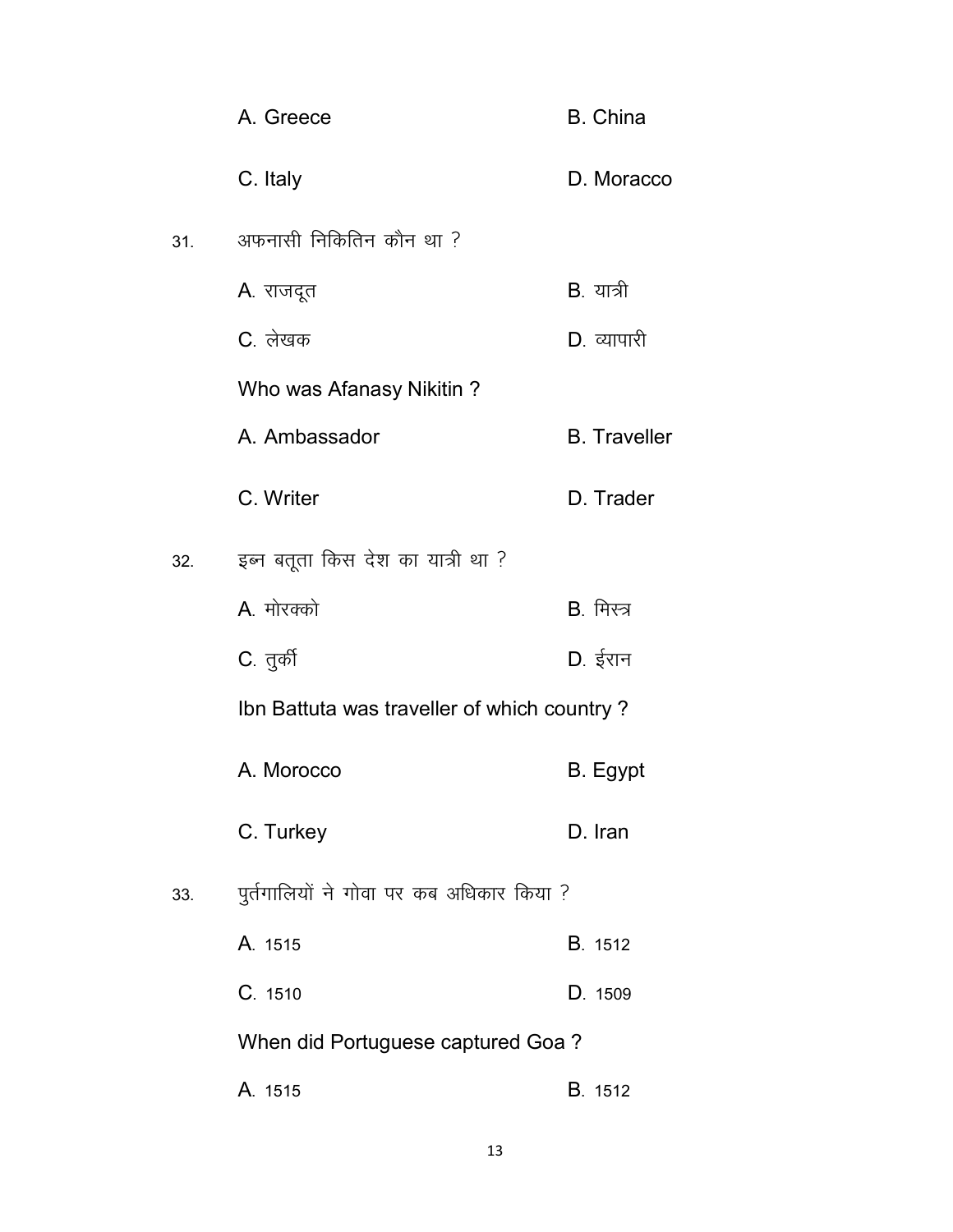|     | C. 1510                                          | D. 1509                  |
|-----|--------------------------------------------------|--------------------------|
| 34. | इंगलिश ईस्ट इंडिया कम्पनी की स्थापना कब हुई ?    |                          |
|     | A. 1600                                          | <b>B.</b> 1605           |
|     | C. 1610                                          | D. 1615                  |
|     | When was English East India company established? |                          |
|     | A. 1600                                          | <b>B.</b> 1605           |
|     | C.1610                                           | D. 1615                  |
| 35. | उलगुलान विद्रोह का नेता कौन था ?                 |                          |
|     | A. सिद्धू                                        | B. गोमधर कुँवर           |
|     | C. चित्तर सिंह                                   | D. बिरसामुण्डा           |
|     | Who was the leader of Ulgulan revolt?            |                          |
|     | A. Siddhu                                        | <b>B. Gomdhar Kunwar</b> |
|     | C. Chittar Singh                                 | D. Birsa Munda           |
| 36. | दक्कन दंगा आयोग कब गठित हुआ ?                    |                          |
|     | A. 1875                                          | B. 1880                  |
|     | C. 1885                                          | D. 1890                  |
|     | When was Deccan Riot commission formed?          |                          |
|     | A. 1875                                          | <b>B.</b> 1880           |
|     | C. 1885                                          | D. 1890                  |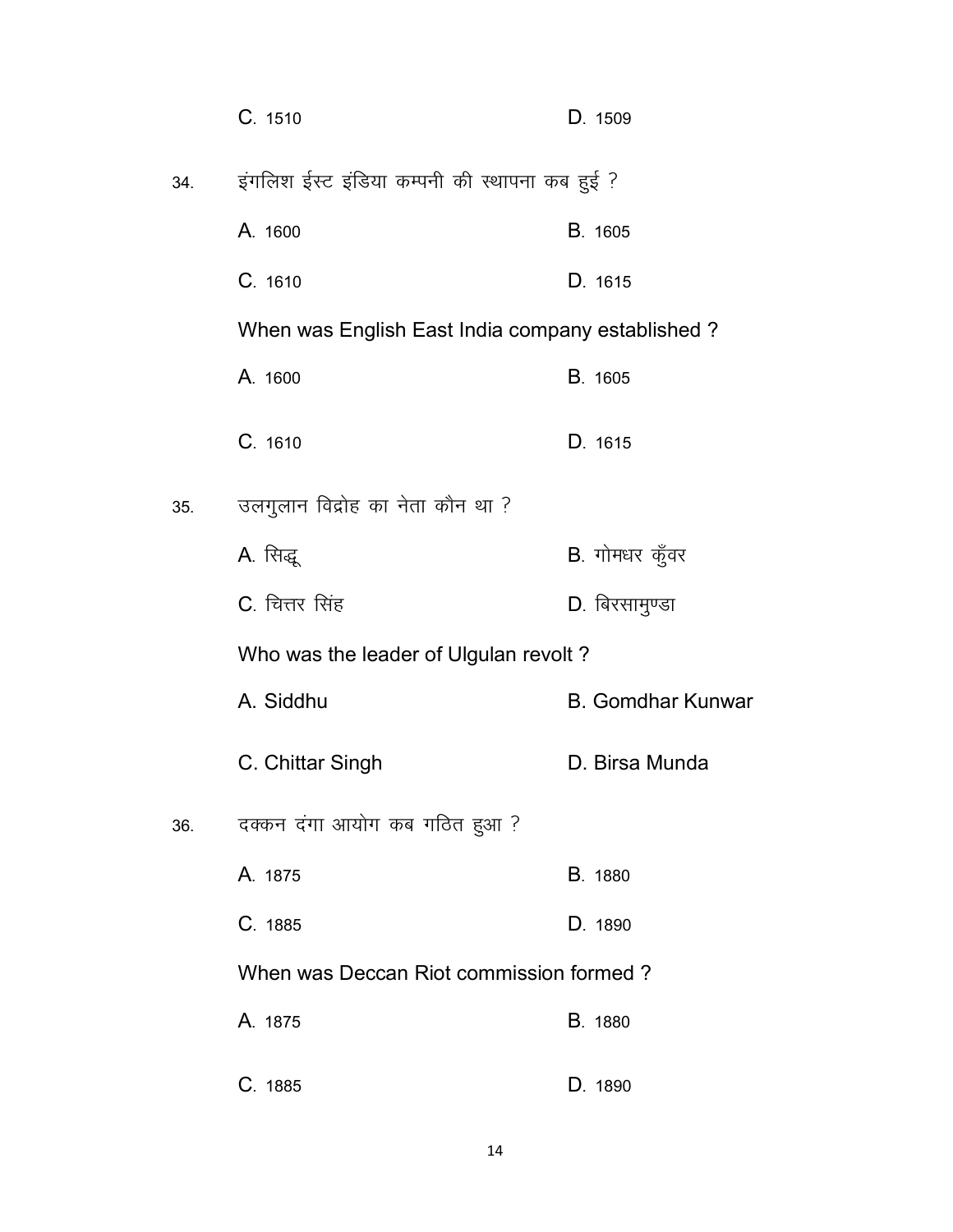$37.$  कार्नवालिस कोड कब बना ?

|     | A. 1775                                             | <b>B</b> . 1793      |
|-----|-----------------------------------------------------|----------------------|
|     | C. 1797                                             | D. 1805              |
|     | When was Cornwallis code formed?                    |                      |
|     | A. 1775                                             | <b>B.</b> 1793       |
|     | C. 1797                                             | D. 1805              |
| 38. | स्थायी बंदोबस्त किसने लागू किया ?                   |                      |
|     | A वारेन हेरिटंग्स                                   | B. वेलेस्ली          |
|     | C. कार्नवालिस                                       | $D.$ रिपन            |
|     | Who introduced permanent settlement?                |                      |
|     | A. Warren Hastings                                  | <b>B.</b> Wellesley  |
|     | C. Cornwallis                                       | D. Rippon            |
| 39. | कलकत्ता में सर्वोच्च न्यायालय की स्थापना कब की गई ? |                      |
|     | A. 1757                                             | <b>B.</b> 1771       |
|     | C. 1785                                             | D. इनमें से कोई नहीं |
|     | When was Supreme court established in Calcutta?     |                      |
|     | A. 1757                                             | <b>B</b> . 1771      |
|     | C. 1785                                             | D. None of them      |
| 40. | प्लासी का युद्ध कब हुआ ?                            |                      |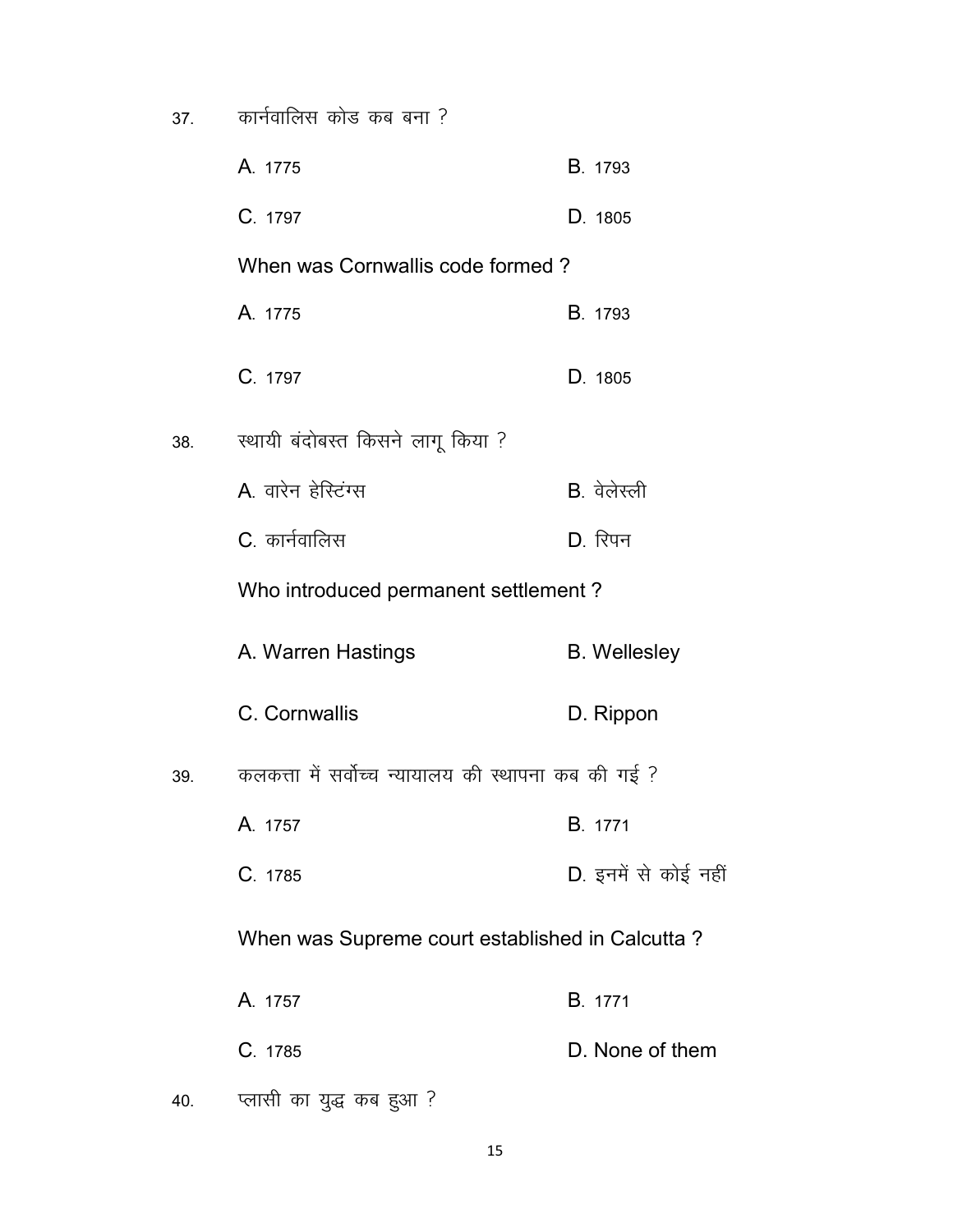|     | A. 1556                                          | <b>B.</b> 1557            |
|-----|--------------------------------------------------|---------------------------|
|     | C. 1656                                          | D. 1757                   |
|     | When was battle of Plassey fought?               |                           |
|     | A. 1556                                          | <b>B</b> . 1557           |
|     | C. 1656                                          | D. 1757                   |
| 41. | वीर कुँवर सिंह का जन्म कहाँ हुआ था ?             |                           |
|     | A. जगदीशपुर                                      | B. झाँसी                  |
|     | C. कानपुर                                        | D. जबलपुर                 |
|     | Where was Veer Kunwar Singh born?                |                           |
|     | A. Jagdishpur                                    | <b>B.</b> Jhansi          |
|     | C. Kanpur                                        | D. Jabalpur               |
| 42. | 'दि ग्रेट रिबेलियन'' नामक पुस्तक किसने लिखी है ? |                           |
|     | A. पट्टाभिसीतारमैया                              | <b>B</b> . अशोक मेहता     |
|     | C. जेम्स आउट्रम                                  | D. रॉर्ब्टस               |
|     | Who wrote the book "The Great Rebellion"?        |                           |
|     | A. Pattabhisitaramaiya                           | <b>B. Ashok Mehta</b>     |
|     | C. James Outram                                  | D. Roberts                |
| 43. | लखनऊ से 1857 के विद्रोह का नेतृत्व किसने किया ?  |                           |
|     | A. रानी लक्ष्मीबाई                               | <b>B</b> . बेगम हज़रत महल |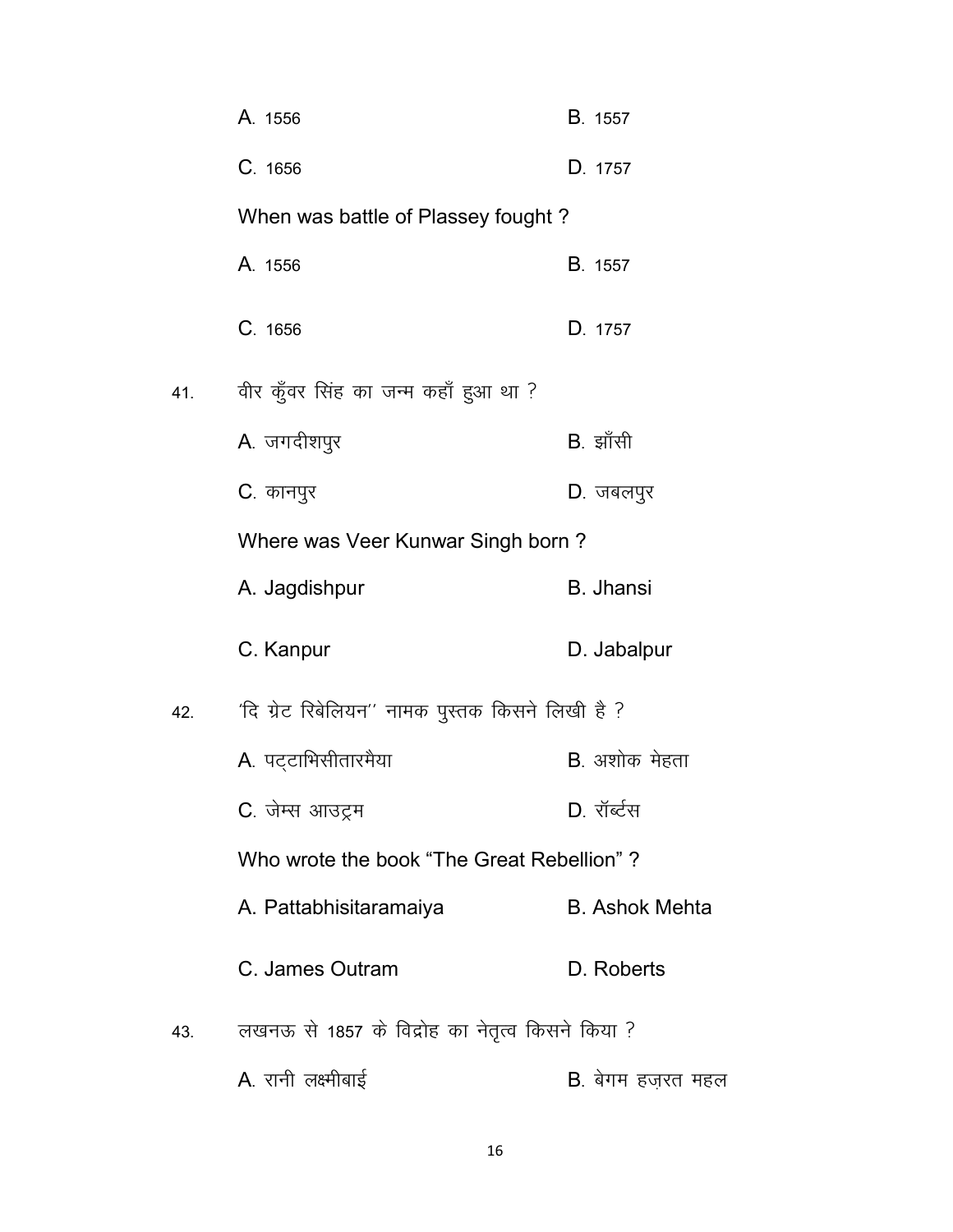|     | C. वीर कुँवर सिंह                                                  | D. नाना साहेब                |  |
|-----|--------------------------------------------------------------------|------------------------------|--|
|     | Who led the revolt of 1857 from Lucknow?                           |                              |  |
|     | A. Rani Laxmibai                                                   | <b>B. Begum Hazrat Mahal</b> |  |
|     | C. Veer Kunwar Singh                                               | D. Nana Saheb                |  |
| 44. | 1857 के विद्रोह के समय भारत का गर्वनर जनरल कौन था ?                |                              |  |
|     | A. लार्ड क्लाईव                                                    | B. लार्ड बेंटिक              |  |
|     | C. लार्ड कैनिंग                                                    | $D.$ लार्ड डलहौजी            |  |
|     | Who was the Governor General of India at the time of the Revolt of |                              |  |
|     | 1857 ?                                                             |                              |  |
|     | A. Lord Clive                                                      | <b>B. Lord Bentinck</b>      |  |
|     | C. Lord Canning                                                    | D. Lord Dalhousie            |  |
| 45. | वास्को–डि–गामा भारत कब आया ?                                       |                              |  |
|     | A. 1498                                                            | <b>B.</b> 1510               |  |
|     | C. 1605                                                            | D. 1639                      |  |
|     | When did Vasco-Da-Gama come to India?                              |                              |  |
|     | A. 1498                                                            | B. 1510                      |  |
|     | C. 1605                                                            | D. 1639                      |  |
| 46. | कौन सा भारतीय नगर 'सात द्वीपों का नगर' कहा जाता है ?               |                              |  |
|     | A. मुम्बई                                                          | B. शिमला                     |  |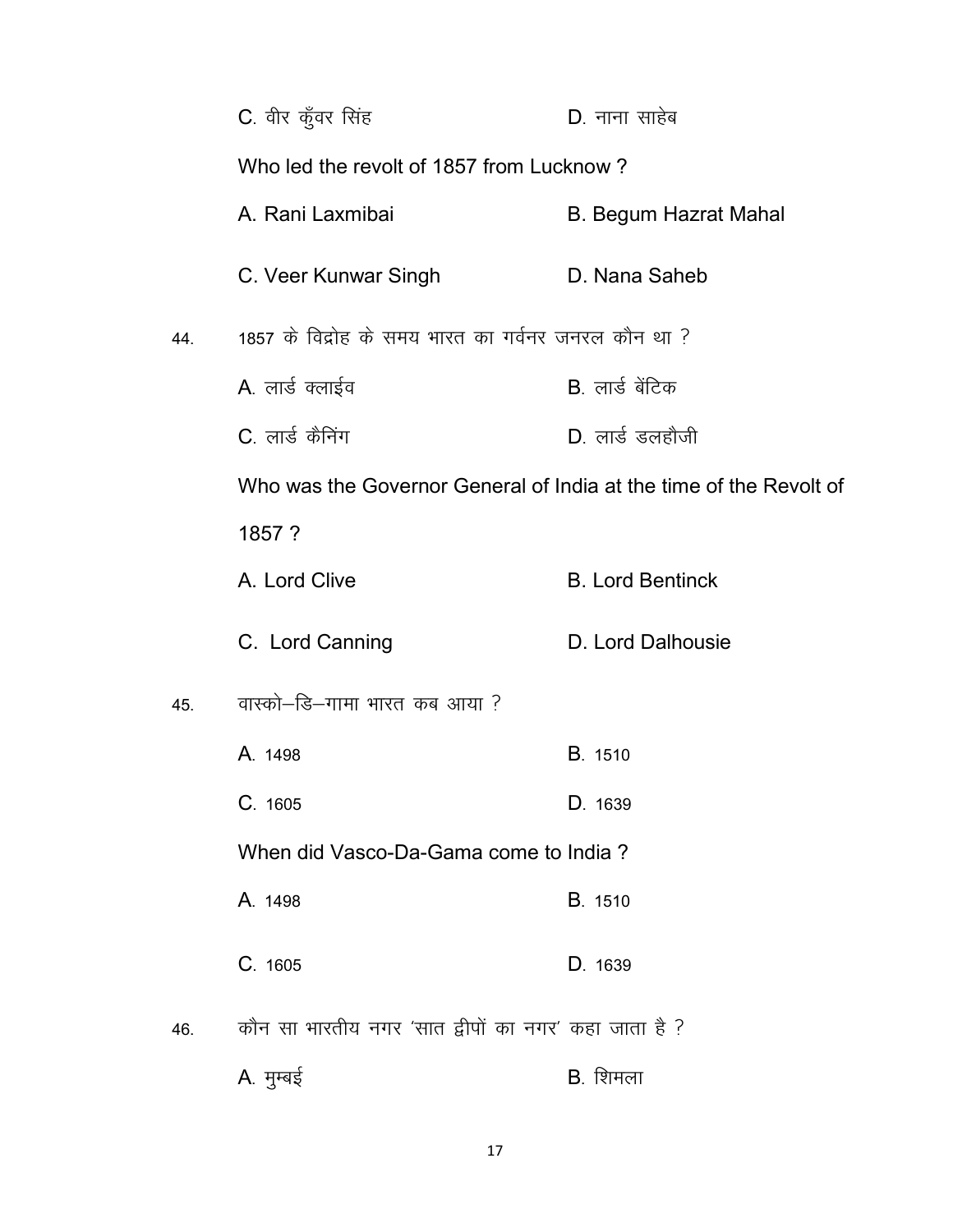|     | C. कलकत्ता                                               | D. बैंगलोर                      |
|-----|----------------------------------------------------------|---------------------------------|
|     | Which Indian city is called 'the city of Seven Islands'? |                                 |
|     | A. Mumbai                                                | <b>B.</b> Shimla                |
|     | C. Calcutta                                              | D. Bangalore                    |
| 47. | गेट वे ऑफ इंडिया कहाँ स्थित है ?                         |                                 |
|     | A. बॉम्बे                                                | B. दिल्ली                       |
|     | C. मद्रास                                                | <b>D</b> . कलकत्ता              |
|     | Where is Gateway of India situated?                      |                                 |
|     | A. Bombay                                                | <b>B.</b> Delhi                 |
|     | C. Madras                                                | D. Calcutta                     |
| 48. | तीनकठिया पद्धति जुड़ी थी:                                |                                 |
|     | A. गन्ने की खेती से                                      | <b>B</b> . धान की खेती से       |
|     | C. नील की खेती से                                        | D. गेहूँ की खेती से             |
|     | Tinkathia system was related with :                      |                                 |
|     | A. Sugarcane Farming                                     | B. Paddy (Rice) Farming         |
|     | C. Indigo Farming                                        | D. Wheat Farming                |
| 49. | 1919 के भारत सरकार अधिनियम को कहा जाता है:               |                                 |
|     | A. मार्ले-मिन्टो अधिनियम                                 | B. मांटेग्यु-चेम्सफोर्ड अधिनियम |
|     | C. रॉलेट अधिनियम                                         | D. इनमें से कोई नहीं            |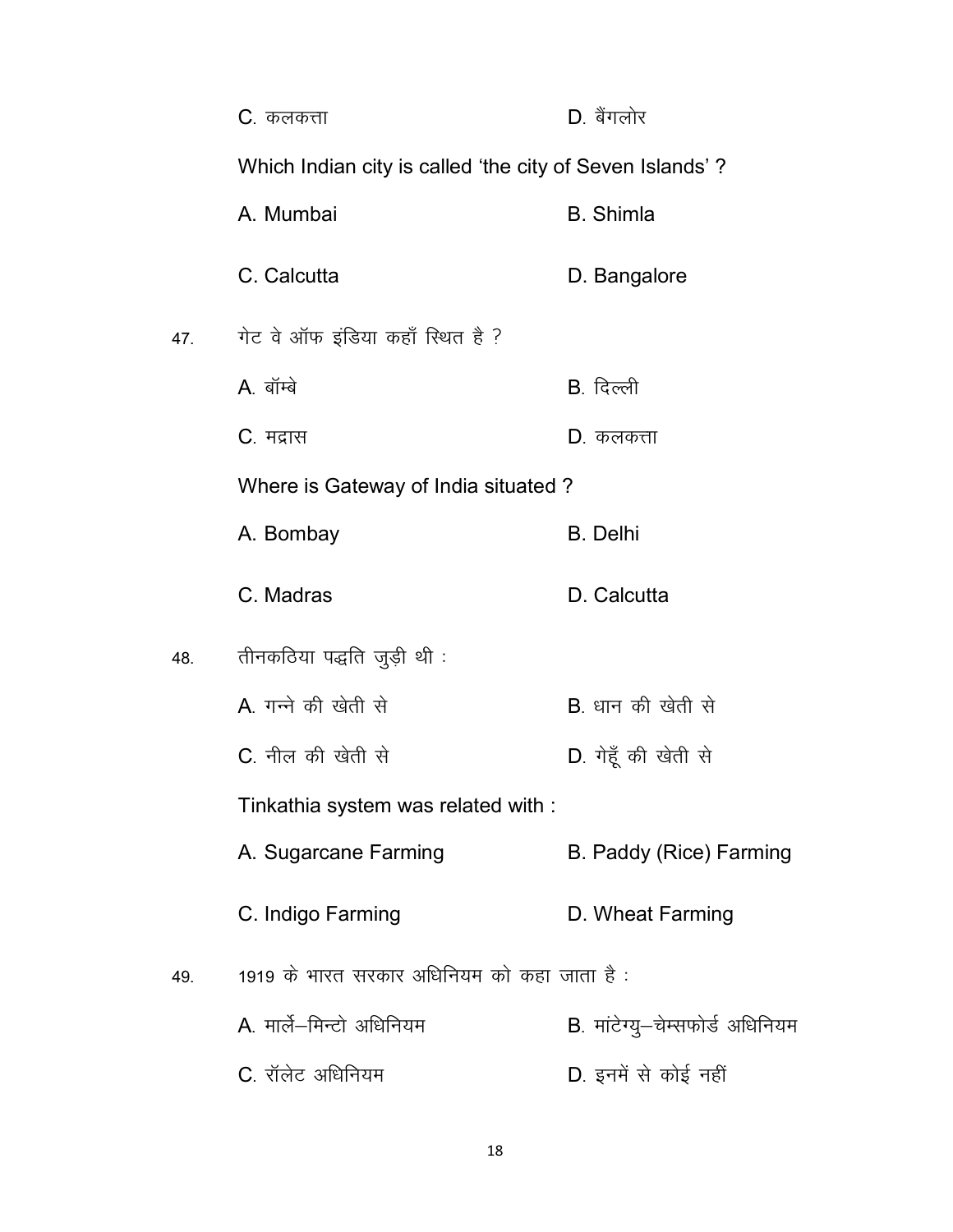|     | Govt. of India Act of 1919 is also called : |                           |  |
|-----|---------------------------------------------|---------------------------|--|
|     | B. Mortey-Minto Act                         | B. Montagu-Chelmsford Act |  |
|     | C. Rowlatt Act                              | D. None of them           |  |
| 50. | चौरी चौरा कांड कब हुआ ?                     |                           |  |
|     | A. 1919                                     | B. 1920                   |  |
|     | C. 1921                                     | D. 1922                   |  |
|     | When did Chauri Chaura incident take place? |                           |  |
|     | A. 1919                                     | B. 1920                   |  |
|     | C. 1921                                     | D. 1922                   |  |
| 51. | स्वराज्य दल का गठन कब हुआ?                  |                           |  |
|     | A. 1921                                     | B. 1923                   |  |
|     | C. 1925                                     | D. 1927                   |  |
|     | When was Swaraj Party formed?               |                           |  |
|     | A. 1921                                     | B. 1923                   |  |
|     | C. 1925                                     | D. 1927                   |  |
| 52. | गाँधीजी पेशे से क्या थे ?                   |                           |  |
|     | A. शिक्षक                                   | B. चिकित्सक               |  |
|     | C. व्यापारी                                 | $D.$ वकील                 |  |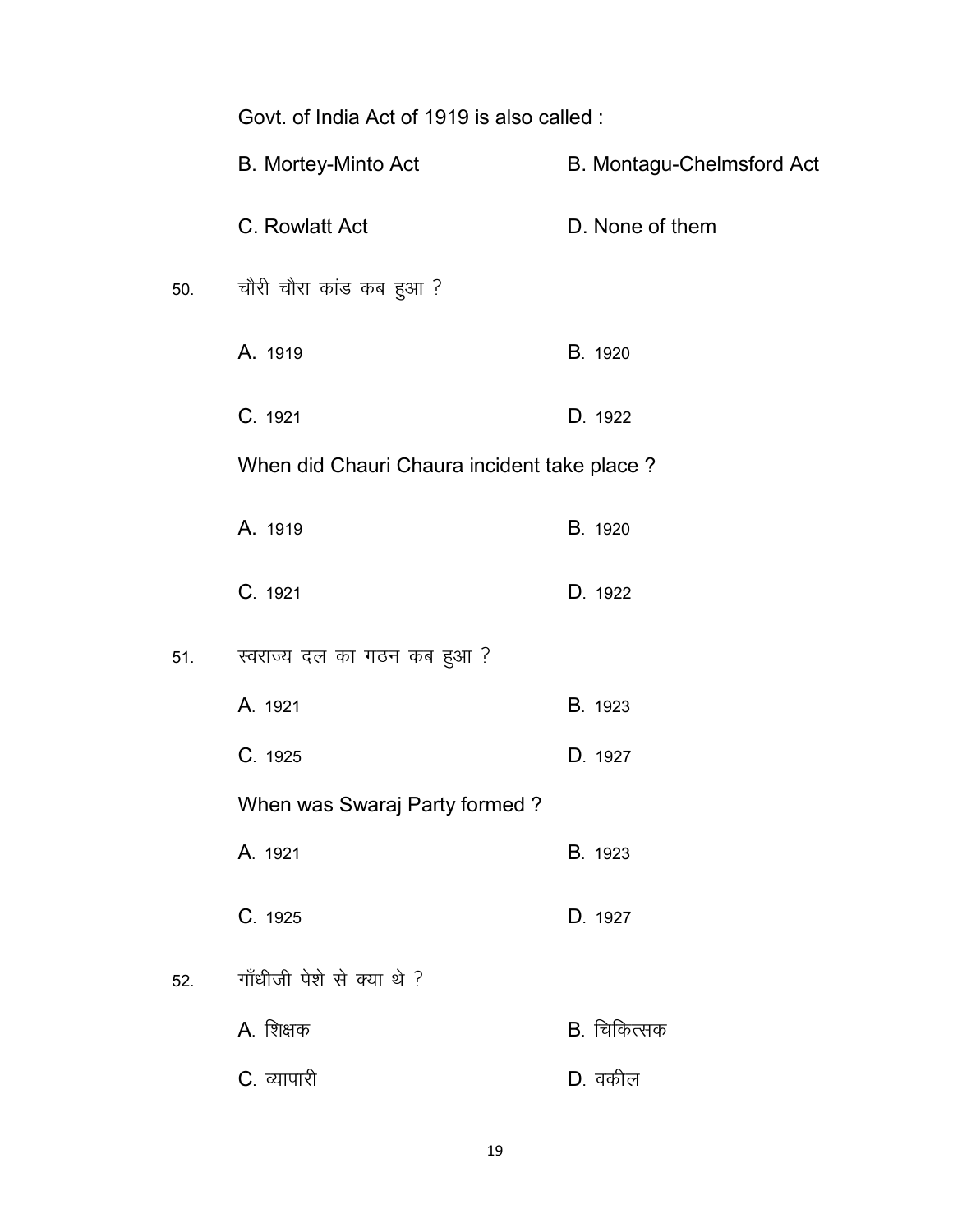|     | What was Gandhiji by profession?                                   |                           |  |
|-----|--------------------------------------------------------------------|---------------------------|--|
|     | <b>B.</b> Teacher                                                  | <b>B.</b> Doctor          |  |
|     | C. Businessman                                                     | D. Advocate               |  |
| 53. | "शेर—ए पंजाब" के नाम से किसे जाना जाता था ?                        |                           |  |
|     | A. बाल गंगाधर तिलक                                                 | <b>B</b> . लाला लाजपत राय |  |
|     | C. बिपिन चन्द्र पाल                                                | D. भगत सिंह               |  |
|     | Who was known as "Sher-e-Punjab"?                                  |                           |  |
|     | A. Bal Gangadhar Tilak                                             | <b>B. Lala Lajpat Rai</b> |  |
|     | C. Bipin Chandra Pal                                               | D. Bhagat Singh           |  |
| 54. | कांग्रेस के किस अधिवेशन में पूर्ण स्वराज्य का प्रस्ताव पारित हुआ ? |                           |  |
|     | A. कलकत्ता                                                         | $B.$ लाहौर                |  |
|     | C. इलाहाबाद                                                        | $D.$ लखनऊ                 |  |
|     | In which session of congress the Complete Independence             |                           |  |
|     | Resolution (Poorna Swarajya Prastav) was passed?                   |                           |  |
|     | A. Calcutta                                                        | <b>B.</b> Lahore          |  |
|     | C. Allahabad                                                       | D. Lucknow                |  |
| 55. | द्वितीय विश्व—युद्ध कब समाप्त हुआ ?                                |                           |  |
|     | A. 1942                                                            | <b>B.</b> 1944            |  |
|     | C. 1945                                                            | D. 1947                   |  |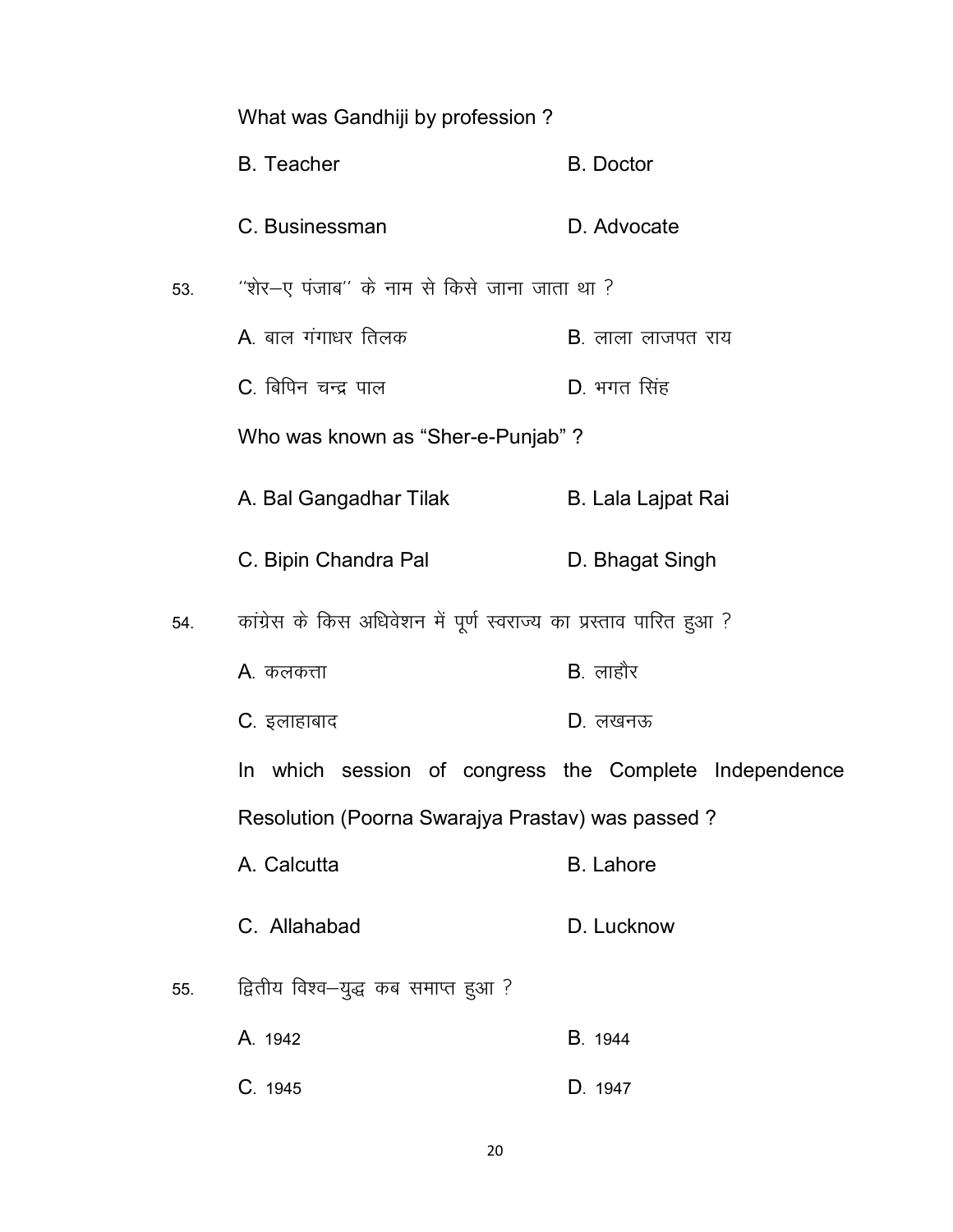|     | When did second world war end?                          |                             |
|-----|---------------------------------------------------------|-----------------------------|
|     | A. 1942                                                 | <b>B</b> . 1944             |
|     | C. 1945                                                 | D. 1947                     |
| 56. | ''पाकिस्तान'' शब्द के जन्मदाता कौन थे ?                 |                             |
|     | $A.$ जिन्ना                                             | <b>B</b> . लियाकत अली       |
|     | C. चौधरी रहमत अली                                       | D. इकबाल                    |
|     | Who coined the word Pakistan?                           |                             |
|     | A. Jinnah                                               | <b>B.</b> Liaquat Ali       |
|     | C. Chaudhary Rehmat Ali                                 | D. Iqbal                    |
| 57. | स्वतंत्र भारत का अंतिम गर्वनर जनरल कौन था ?             |                             |
|     | A. लार्ड कर्जुन                                         | B. लॉर्ड माउण्टबेटन         |
|     | C. सी. राजगोपालाचारी                                    | D. इनमें से कोई नहीं        |
|     | Who was the last Governor General of Independent India? |                             |
|     | A. Lord Curzon                                          | <b>B. Lord Mount Batten</b> |
|     | C. C. Rajagopalachari                                   | D. None of them             |
| 58. | भारतीय संविधान सभा के अध्यक्ष कौन थे ?                  |                             |
|     | A. जवाहरलाल नेहरू                                       | <b>B</b> . राजेन्द्र प्रसाद |
|     | C. सरदार पटेल                                           | D. भीमराव अम्बेडकर          |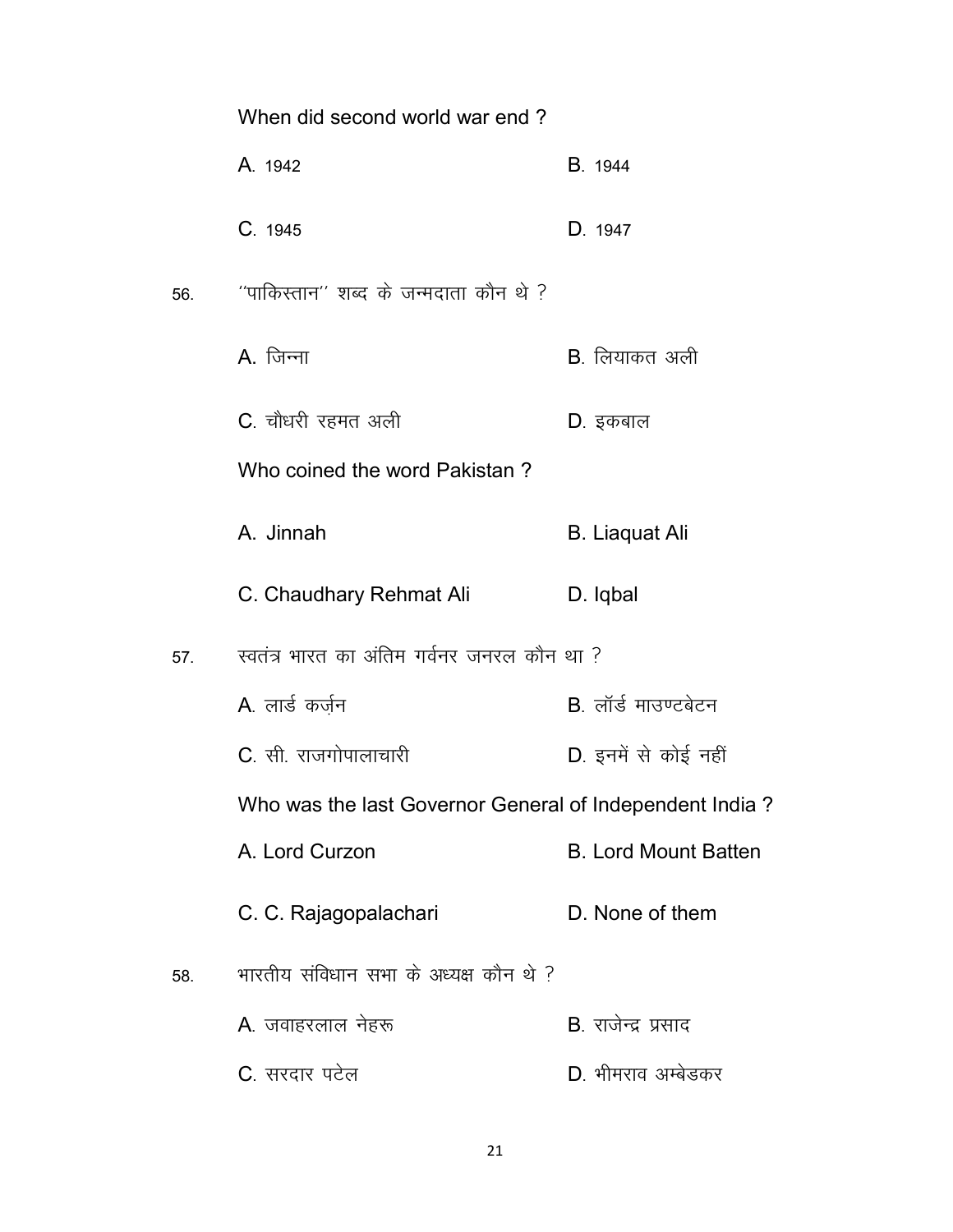|     | Who was the Chairman of Indian Constituent Assembly? |                               |  |
|-----|------------------------------------------------------|-------------------------------|--|
|     | A. Jawahar Lal Nehru                                 | <b>B. Rajendra Prasad</b>     |  |
|     | C. Sardar Patel                                      | D. Bhimrao Ambedkar           |  |
| 59. | ''भारत का लौह पुरुष'' किसे कहा जाता था ?             |                               |  |
|     | A सरदार पटेल                                         | B. बिपिन चन्द्र पाल           |  |
|     | <b>C</b> . लाला लाजपत राय                            | D. महात्मा गाँधी              |  |
|     | Who was called the "Iron Man of India"?              |                               |  |
|     | C. Sardar Patel                                      | <b>B. Bipin Chandra Pal</b>   |  |
|     | C. Lala Lajpat Rai                                   | D. Mahatma Gandhi             |  |
| 60. | राष्ट्रीय गान किसने लिखा था ?                        |                               |  |
|     | A. बंकिम चन्द्र चटर्जी                               | B. रवीन्द्र नाथ टैगोर         |  |
|     | C. अरबिन्दो घोष                                      | D. मुहम्मद इकबाल              |  |
|     | Who wrote National Anthem?                           |                               |  |
|     | A. Bankim Chandra Chatterjee                         | <b>B. Rabindranath Tagore</b> |  |
|     | C. Aurbindo Ghosh                                    | D. Muhammad Iqbal             |  |
| 61. | हड़प्पा सभ्यता का सबसे बड़ा नगर कौन था ?             |                               |  |
|     | A. मोहनजोदड़ो                                        | $B.$ लोथल                     |  |
|     | C. कालीबंगन                                          | D. रंगपुर                     |  |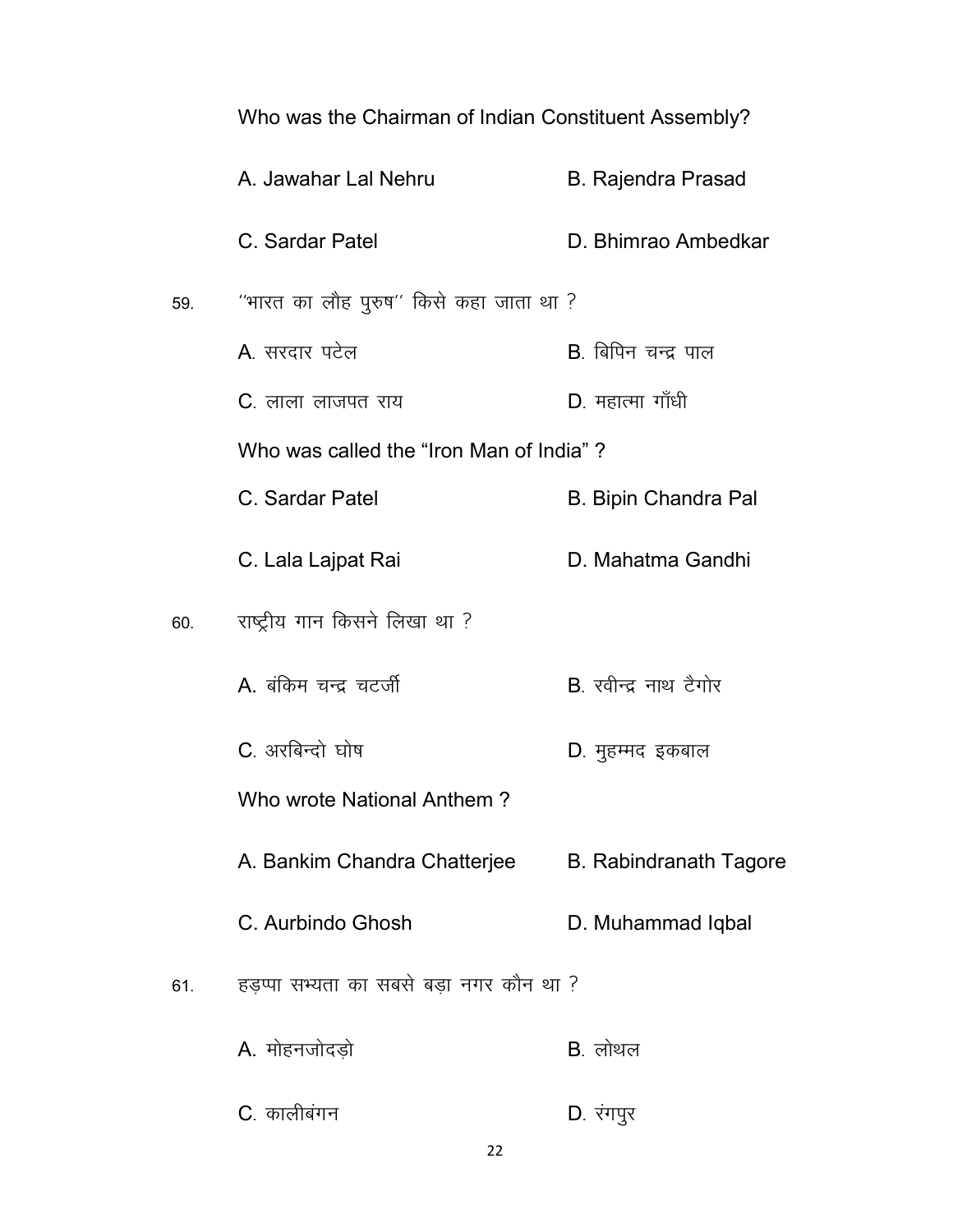|     | Which was the largest city of Harappan Civilization?              |                         |  |
|-----|-------------------------------------------------------------------|-------------------------|--|
|     | A. Mohenjodaro                                                    | <b>B.</b> Lothal        |  |
|     | C. Kalibangan                                                     | D. Rangpur              |  |
| 62. | भारतीय पुरातत्त्व सर्वेक्षण विभाग के पहले डायरेक्टर जनरल कौन थे ? |                         |  |
|     | A. ए. कनिंघम                                                      | $B.$ जॉन मार्शल         |  |
|     | C. आर ई. एम. व्हीलर                                               | D. राखल दास बनर्जी      |  |
|     | Who was the first Director General of Archaeological Survey of    |                         |  |
|     | India?                                                            |                         |  |
|     | A. A. Cunningham                                                  | <b>B. John Marshall</b> |  |
|     | C. R. E. M. Wheeler                                               | D. Rakhal Das Banerji   |  |
| 63. | हड़प्पा सभ्यता में अग्निकुंड कहाँ पायी गयी है ?                   |                         |  |
|     | A. कालीबंगान                                                      | B. लोथल                 |  |
|     | C. रोपड                                                           | D. इनमें से कोई नहीं    |  |
|     | Where is fire pit found in Harappan Civilization?                 |                         |  |
|     | A. Kalibangan                                                     | <b>B.</b> Lothal        |  |
|     | C. Ropar                                                          | D. None of these        |  |
| 64. | ''मालविकाग्निमित्र'' किसकी रचना है ?                              |                         |  |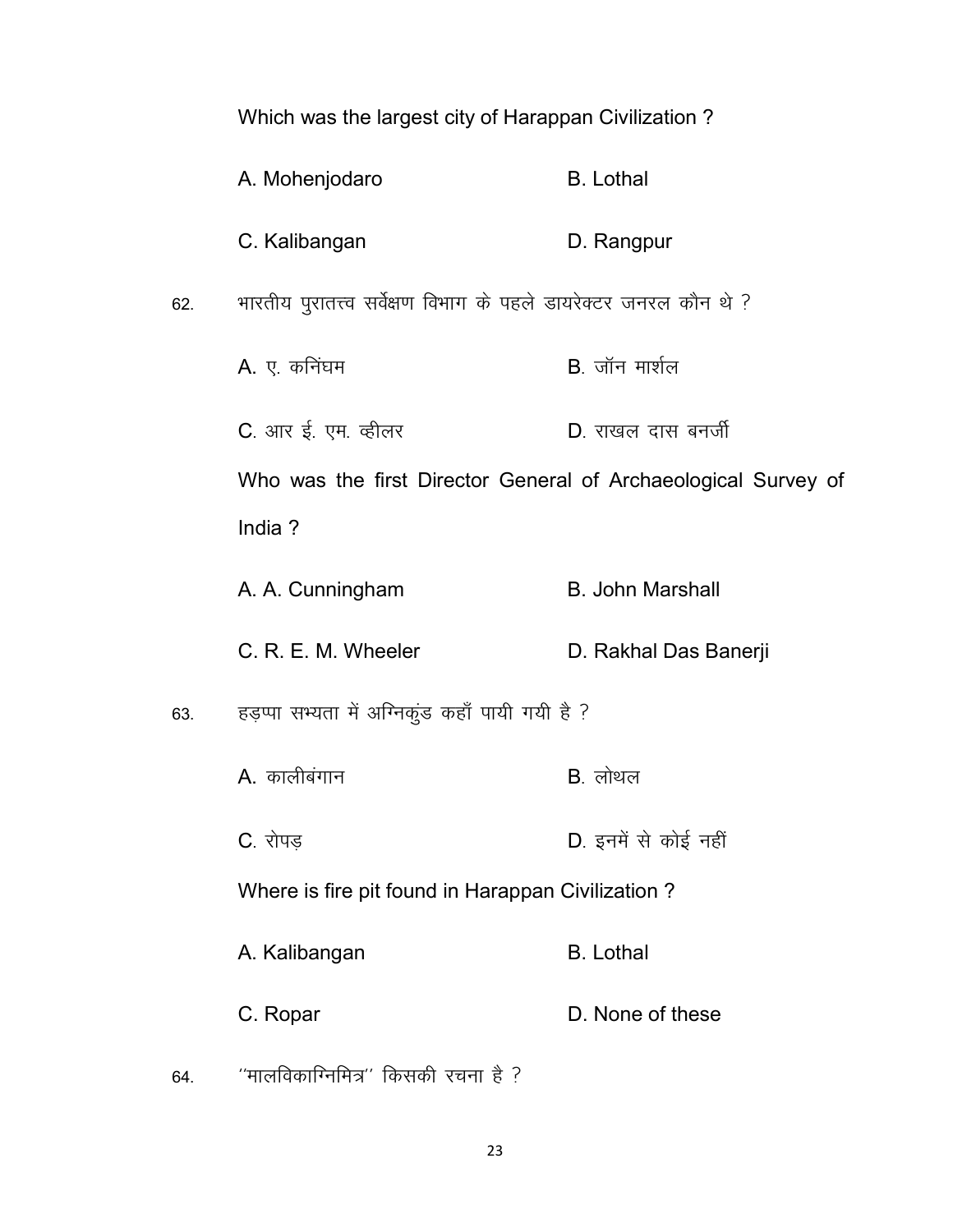|     | <b>A</b> . कालिदास                                      | B. पतंजलि           |
|-----|---------------------------------------------------------|---------------------|
|     | C. कल्हण                                                | D. विशाखदत्त        |
|     | Whose composition is "Malvikagnimitra"?                 |                     |
|     | A. Kalidasa                                             | <b>B.</b> Patanjali |
|     | C. Kalhan                                               | D. Vishakhdutt      |
| 65. | प्रयाग-प्रशस्ति स्तम्भ अभिलेख किस लिपी में है ?         |                     |
|     | A. देवनागरी                                             | $B.$ ब्राह्मी       |
|     | C. शारदा                                                | D. गुरुमुखी         |
|     | Prayag-Prashasti Pillar inscription is in which script? |                     |
|     | A. Devnagri                                             | <b>B.</b> Brahmi    |
|     | C. Sharda                                               | D. Gurumukhi        |
| 66. | ''अंगुत्तर निकाय'' किसका धर्म ग्रन्थ है ?               |                     |
|     | A. बौद्ध                                                | $B.$ जैन            |
|     | C. ब्राह्मण                                             | D. सिक्ख            |
|     | Whose religious text is 'Auguttara Nikaya' ?            |                     |
|     | A. Buddhist                                             | B. Jain             |
|     | C. Brahman                                              | D. Sikh             |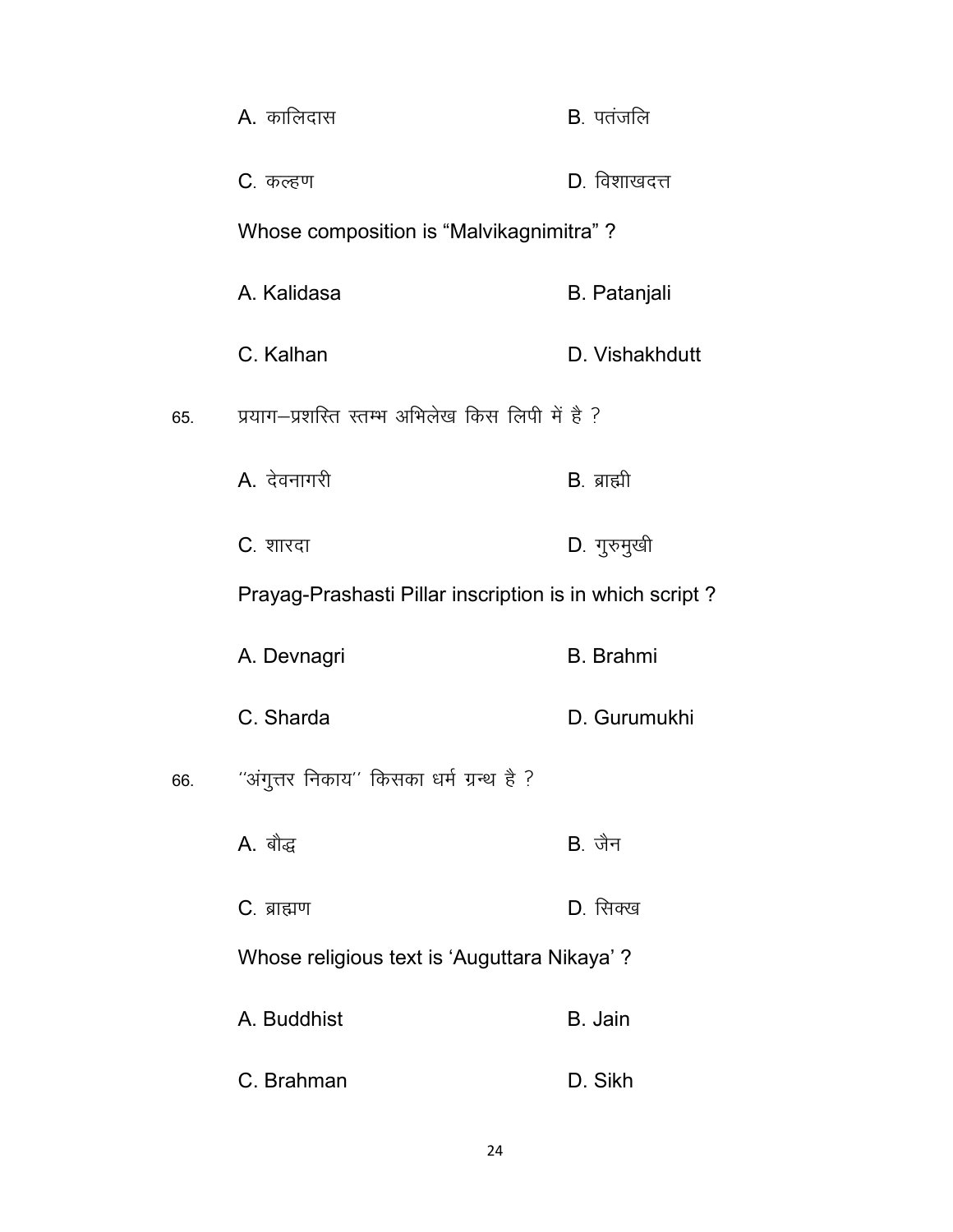| 67. | धम्ममहामात्रो को किसने नियुक्त किया ? |                 |
|-----|---------------------------------------|-----------------|
|     | A. चन्द्रगुप्त मौर्य                  | <b>B</b> . अशोक |

C. कनिष्क बाद्धा प्रकार D. बिंदुसार

Who appointed the Dhammamahamatras ?

- A. Chandragupta Maurya B. Ashoka
- C. Kanishka D. Bindusara
- 68. जीवक वैद्य किस वंश के काल में थे ?
	- A. मौर्य काला का सामान करते हैं। सुप्त
	- C. हर्यंक बाद्धा प्रकार करने पर प्रकार D. कृषाण

The physician Jeevak was during which dynasty ?

- A. Maurya **B.** Gupta
- C. Haryanka D. Kushana
- 69. **किस शिलालेख से हमें अशोक द्वारा कलिंग** विजय का पता चलता है ?
	- A. प्रथम बाद्ध करते हैं: पाँचवे
	- $C_{\cdot}$  दसवें  $D_{\cdot}$  तेरहवें

From which inscription we know about Ashoka's victory on Kalinga?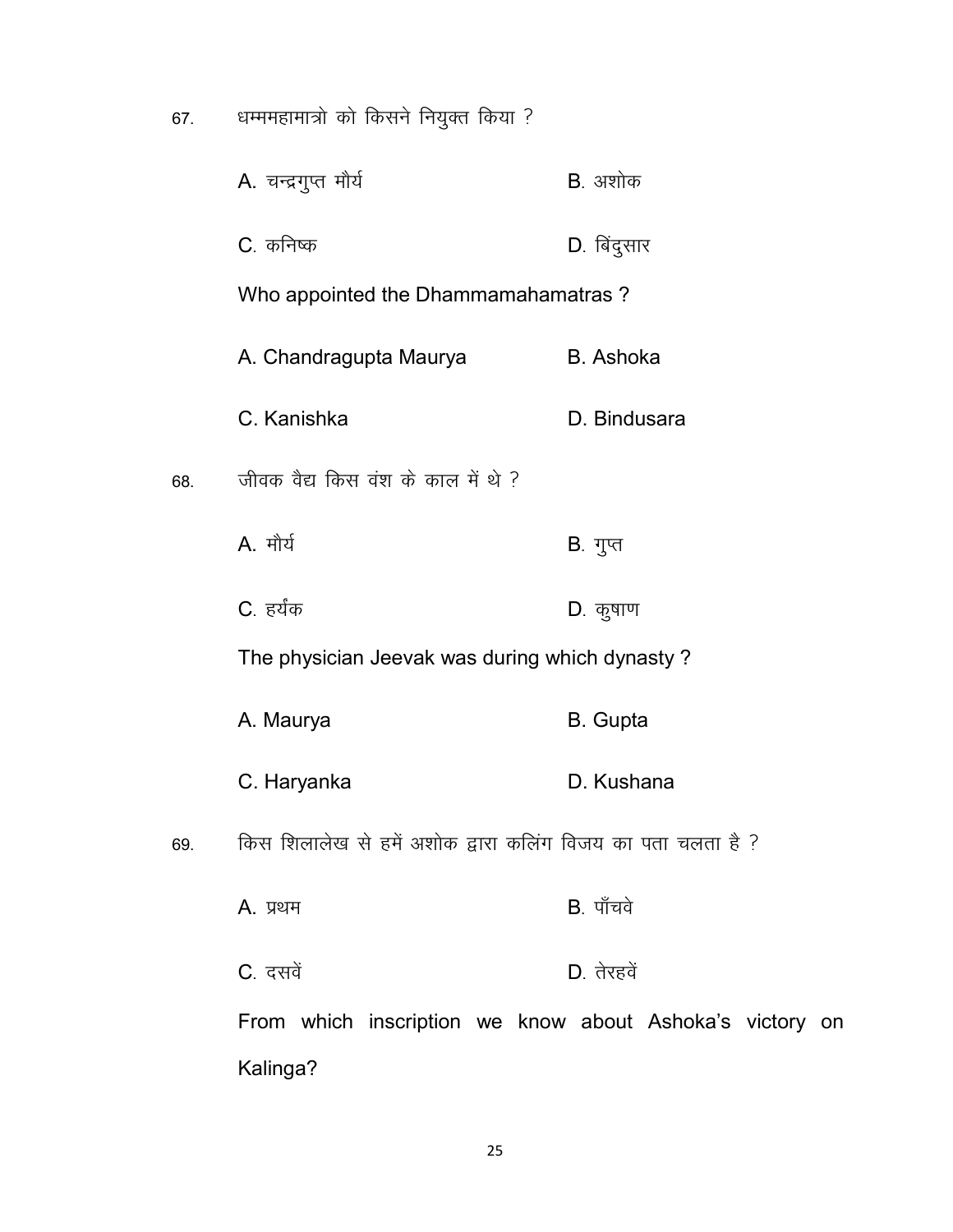|     | A. First                                                      | <b>B.</b> Fifth    |  |
|-----|---------------------------------------------------------------|--------------------|--|
|     | C. Tenth                                                      | D. Thirteenth      |  |
| 70. | मनुस्मृति में कितने प्रकार के विवाहों की चर्चा की गई है ?     |                    |  |
|     | A. 3                                                          | B. 6               |  |
|     | C.8                                                           | D. 10              |  |
|     | How many type of marriages have been mentioned in Manusmriti? |                    |  |
|     | A. 3                                                          | B. 6               |  |
|     | C. 8                                                          | D. 10              |  |
| 71. | डॉ0 भीमराव अम्बेडकर ने किस धर्म को अपनाया था ?                |                    |  |
|     | A. जैन धर्म                                                   | B. बौद्ध धर्म      |  |
|     | C. सिख धर्म                                                   | D. इसाई धर्म       |  |
|     | Which religion was adopted by Dr. Bhimrao Ambedkar?           |                    |  |
|     | A. Jainism                                                    | <b>B.</b> Buddhism |  |
|     | C. Sikhism                                                    | D. Christianity    |  |
| 72. | पुराणों की संख्या कितनी है ?                                  |                    |  |
|     | A. 6                                                          | <b>B.</b> 12       |  |
|     | C.16                                                          | D. 18              |  |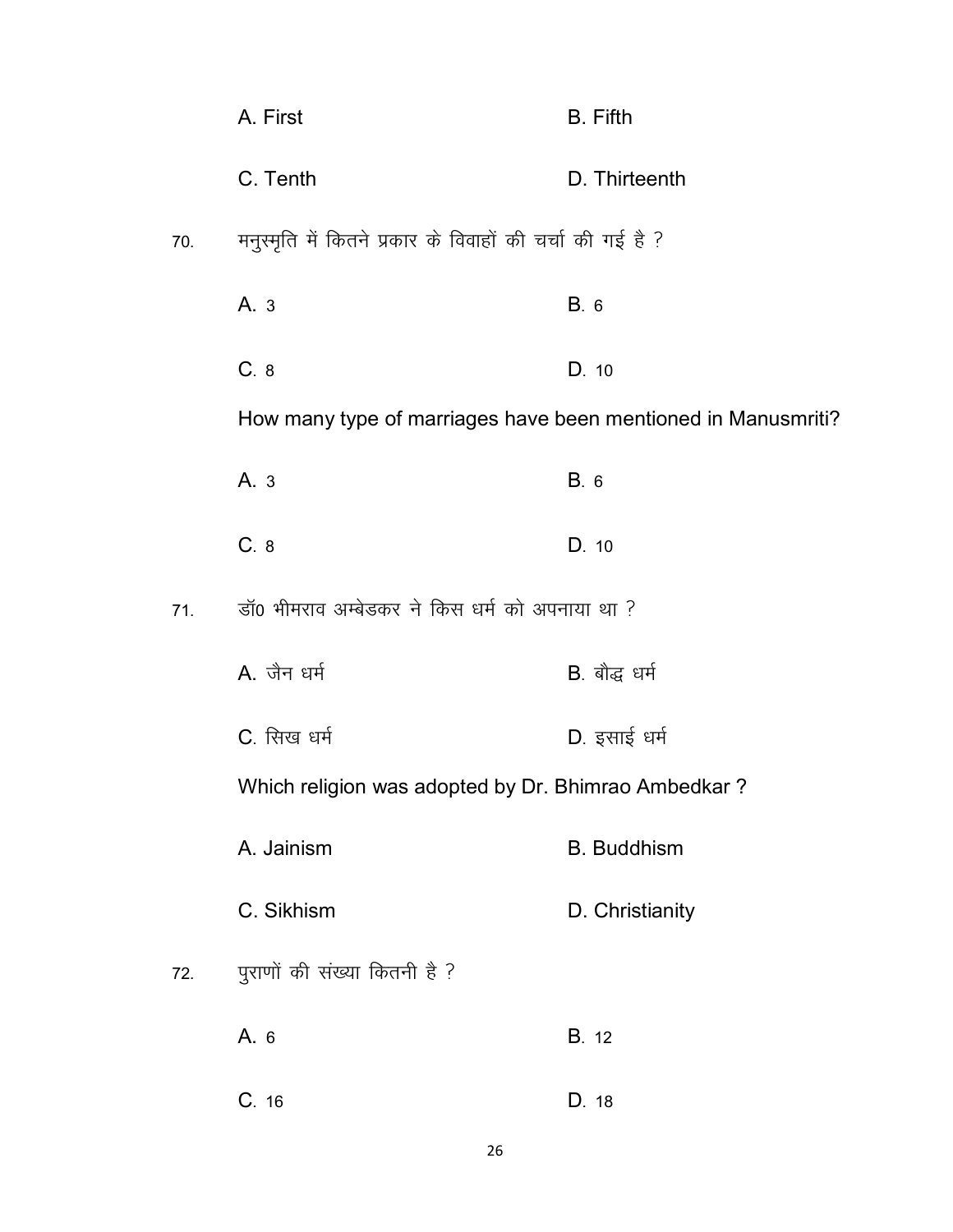|     | What is the number of Puranas?                        |                   |
|-----|-------------------------------------------------------|-------------------|
|     | A. 6                                                  | <b>B.</b> 12      |
|     | C. 16                                                 | D. 18             |
| 73. | अकबरनामा कितने खण्डों में विभाजित है ?                |                   |
|     | A. 2                                                  | <b>B.</b> 3       |
|     | C.4                                                   | D. 5              |
|     | Akbarnama is divided into how many parts?             |                   |
|     | A. 2                                                  | B. 3              |
|     | C.4                                                   | D.5               |
| 74. | आइन-ए-अकबरी मूलतः किस भाषा में लिखी गई है ?           |                   |
|     | A. देवनागरी                                           | B. फारसी          |
|     | C. संस्कृत                                            | D. ब्राह्मी       |
|     | Ain-i-Akbari is originally written in which language? |                   |
|     | A. Devnagri                                           | <b>B.</b> Persian |
|     | C. Sanskrit                                           | D. Brahmi         |
| 75. | शेरशाह सूरी ने 1540 ई0 में किसे परास्त किया ?         |                   |
|     | A. अकबर                                               | $B.$ बाबर         |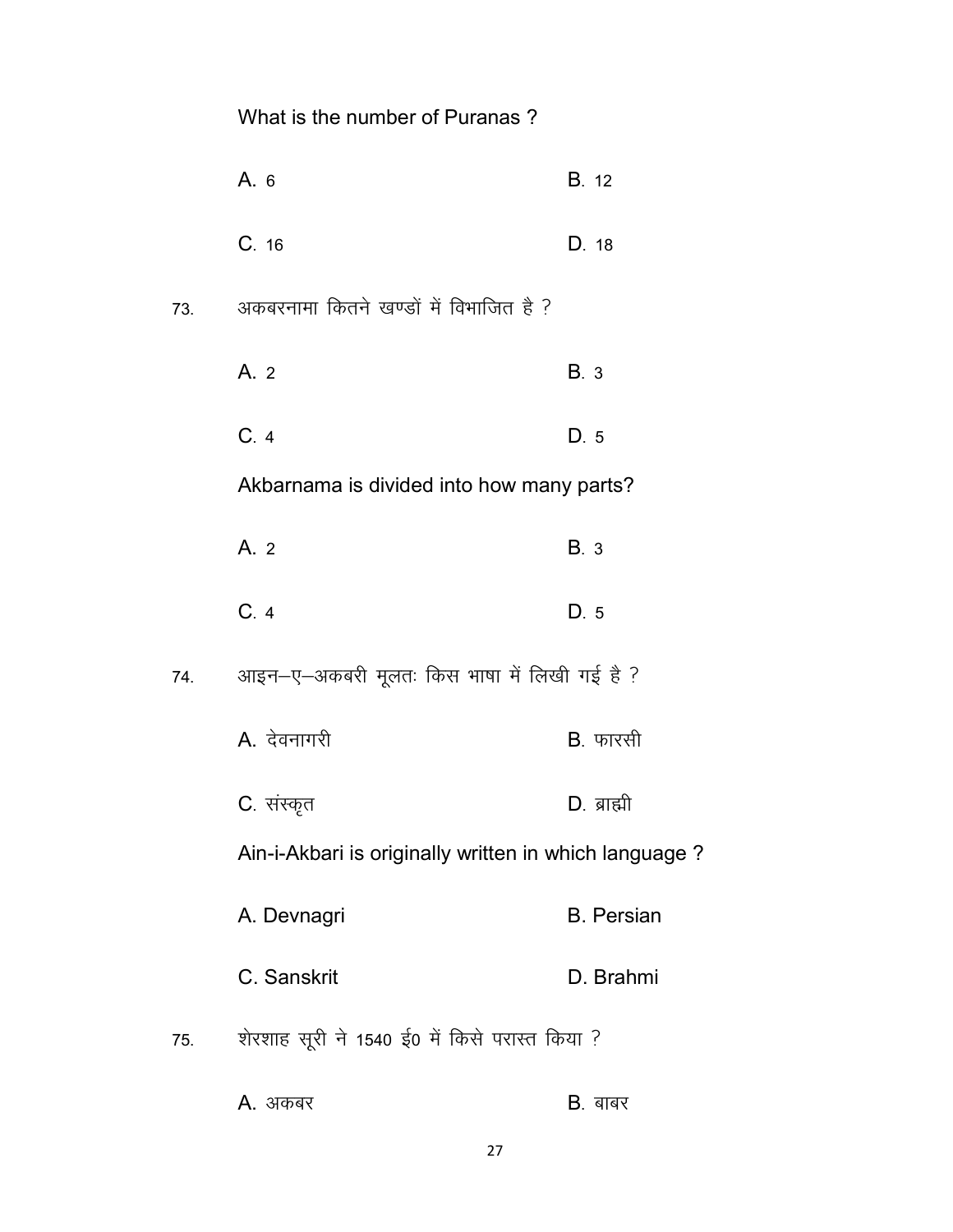|     | C. हूमायूँ                                     | $D.$ शाहजहाँ         |
|-----|------------------------------------------------|----------------------|
|     | To whom did Shershah defeat in 1540 A.D.?      |                      |
|     | A. Akbar                                       | <b>B.</b> Babar      |
|     | C. Humayun                                     | D. Shahjahan         |
| 76. | अकबर को किस वर्ष बादशाह घोषित किया गया ?       |                      |
|     | A. 1526                                        | <b>B</b> . 1530      |
|     | C. 1556                                        | D. 1605              |
|     | In which year was Akbar announced the emperor? |                      |
|     | A. 1526                                        | <b>B</b> . 1530      |
|     | C. 1556                                        | D. 1605              |
| 77. | खालसा पंथ की स्थापना किसने की थी ?             |                      |
|     | A. गुरु तेगबहादुर                              | B. गुरू नानक         |
|     | C. गुरू गोविंद सिंह                            | D. बन्दा बहादुर      |
|     | Who had founded "Khalsa Panth"?                |                      |
|     | A. Guru Teg Bahadur                            | <b>B. Guru Nanak</b> |
|     | C. Guru Gobind Singh                           | D. Banda Bahadur     |
| 78. | तालीकोटा का युद्ध कब हुआ था?                   |                      |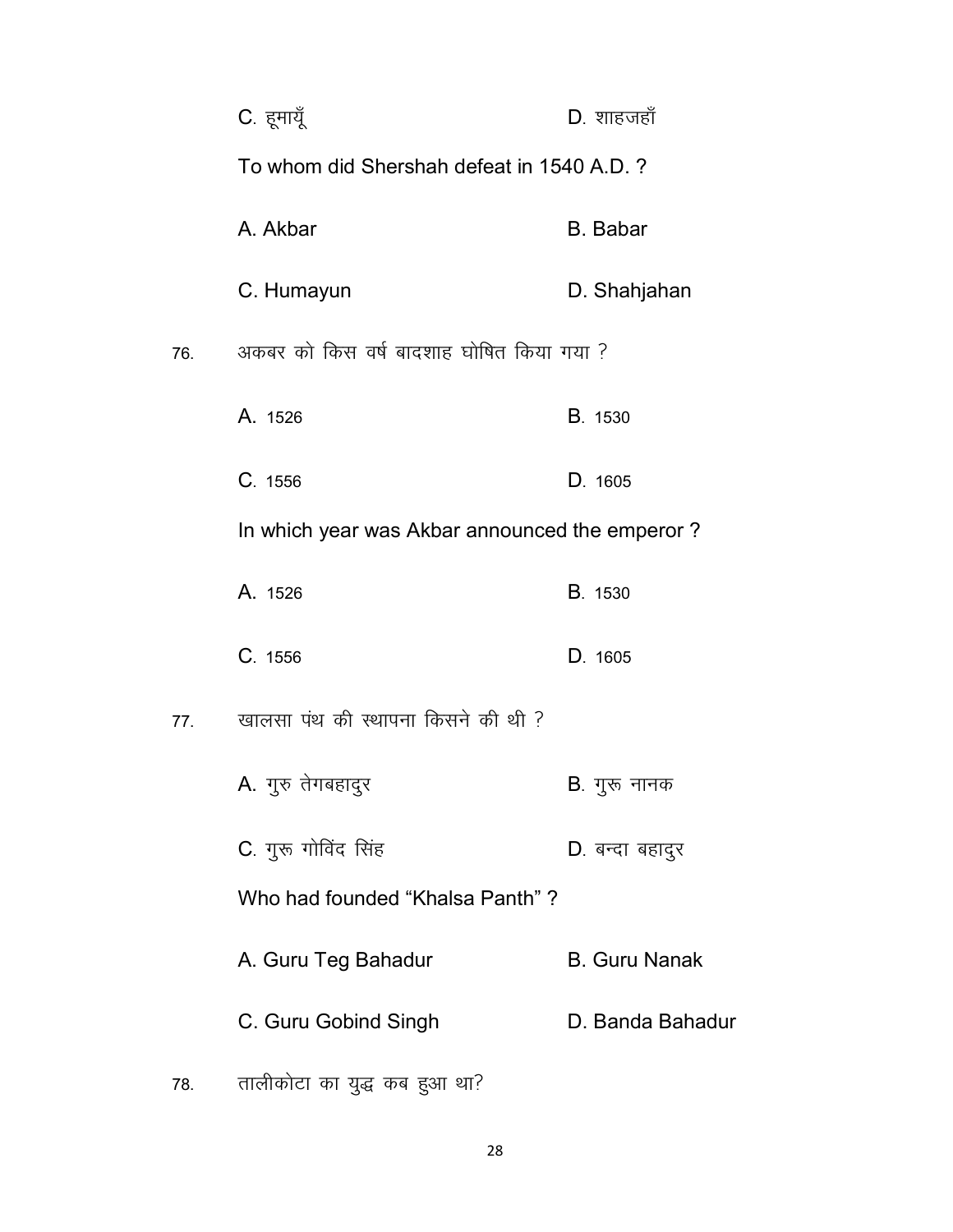|     | A. 1565                                                             | B. 1570                     |
|-----|---------------------------------------------------------------------|-----------------------------|
|     | C. 1665                                                             | D. 1670                     |
|     | When was the war of Talikota fought?                                |                             |
|     | A. 1565                                                             | B. 1570                     |
|     | C. 1665                                                             | D. 1670                     |
| 79. | विट्ठल मंदिर का निर्माण किस शासक के काल में प्रारंभ हुआ ?           |                             |
|     | A. देवराय प्रथम                                                     | <b>B</b> . देवराय द्वितीय   |
|     | C. वीर नरसिंह                                                       | D. सदाशिव                   |
|     | During the period of which ruler the construction of Vitthal Temple |                             |
|     | began?                                                              |                             |
|     | A. Dev Raya 1st                                                     | B. Dev Raya 2 <sup>nd</sup> |
|     | C. Veer Narsingh                                                    | D. Sadashiv                 |
| 80. | लिंगायत आंदोलन की स्थापना किसने की ?                                |                             |
|     | A. बासवन्ना (बासव)                                                  | <b>B</b> . रामानुज          |
|     | C. शंकराचार्य                                                       | $D.$ कंबन                   |
|     | Who founded the Lingayat Movement?                                  |                             |
|     | A. Basvanna (Basav)                                                 | <b>B.</b> Ramanuj           |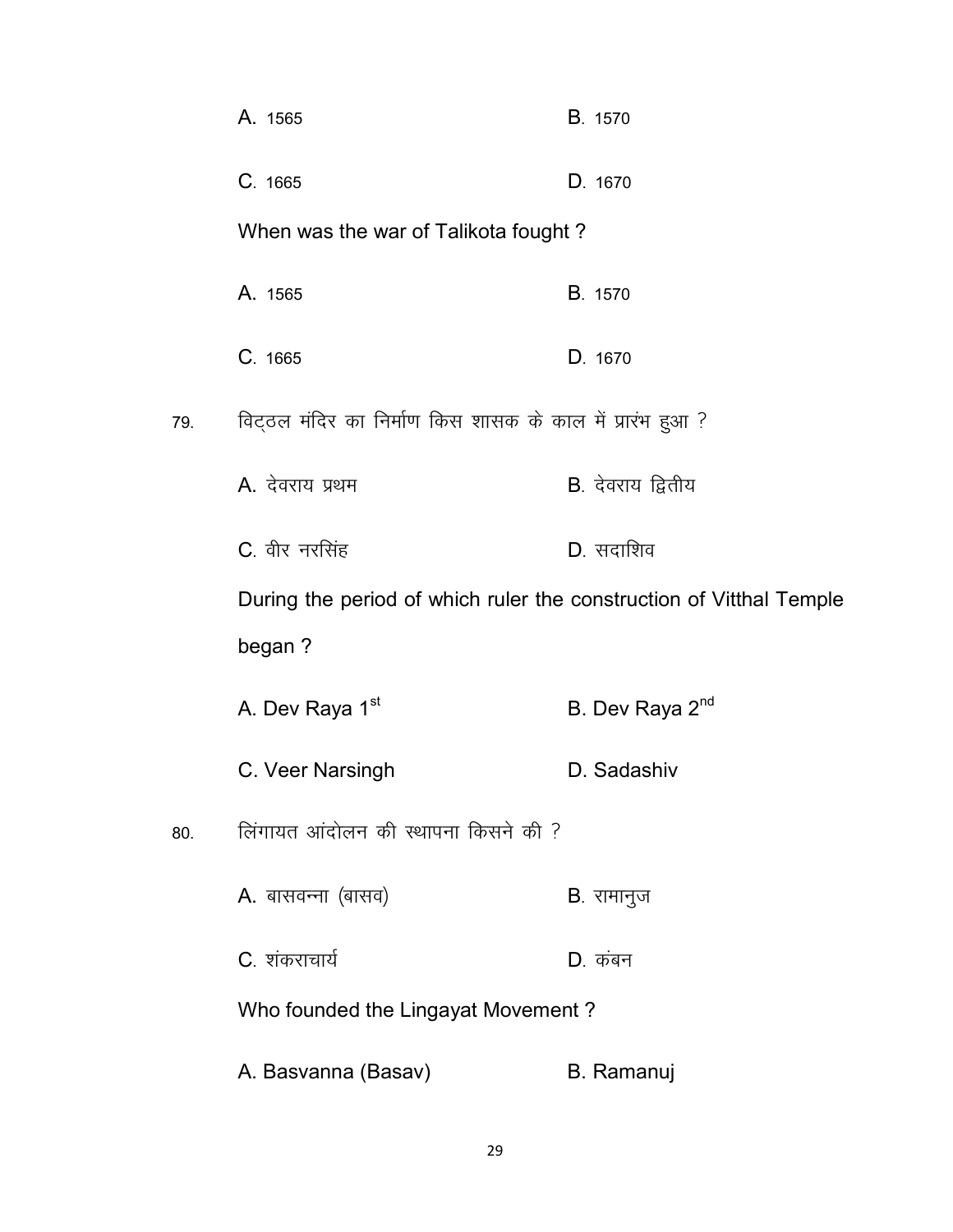|     | C. Shankaracharya                                      | D. Kamban               |  |
|-----|--------------------------------------------------------|-------------------------|--|
| 81. | फ्रांसिस बर्नियर किस शासक के काल में आया था ?          |                         |  |
|     | A. चन्द्रगुप्त मौर्य                                   | B. मुहम्मद बिन तुग़लक   |  |
|     | C. देवराय प्रथम                                        | D. औरंगजेब              |  |
|     | Francis Bernier came during the period of which ruler? |                         |  |
|     | A. Chandragupta Maurya                                 | B. Muhammad-Bin-Tughluq |  |
|     | C. Devraya 1 <sup>st</sup>                             | D. Aurangzeb            |  |
| 82. | 1857 के विद्रोह की पूर्व निर्धारित तिथि क्या थी ?      |                         |  |
|     | A. 10 मई 1857                                          | B. 20 मई 1857           |  |
|     | C. 25 मई 1857                                          | D. 31 मई 1857           |  |
|     | What was the pre fixed date for the revolt of 1857?    |                         |  |
|     | A. 10 <sup>th</sup> May 1857                           | B. $20^{th}$ May 1857   |  |
|     | C. 25 <sup>th</sup> May 1857                           | D. $31^{st}$ May 1857   |  |
| 83. | तात्यां टोपे को फांसी कब दी गई ?                       |                         |  |
|     | A. 8 अप्रैल 1859                                       | B 15 अप्रैल 1859        |  |
|     | C. 18 अप्रैल 1859                                      | D. 25 अप्रैल 1859       |  |
|     | When was Tantia Tope hanged?                           |                         |  |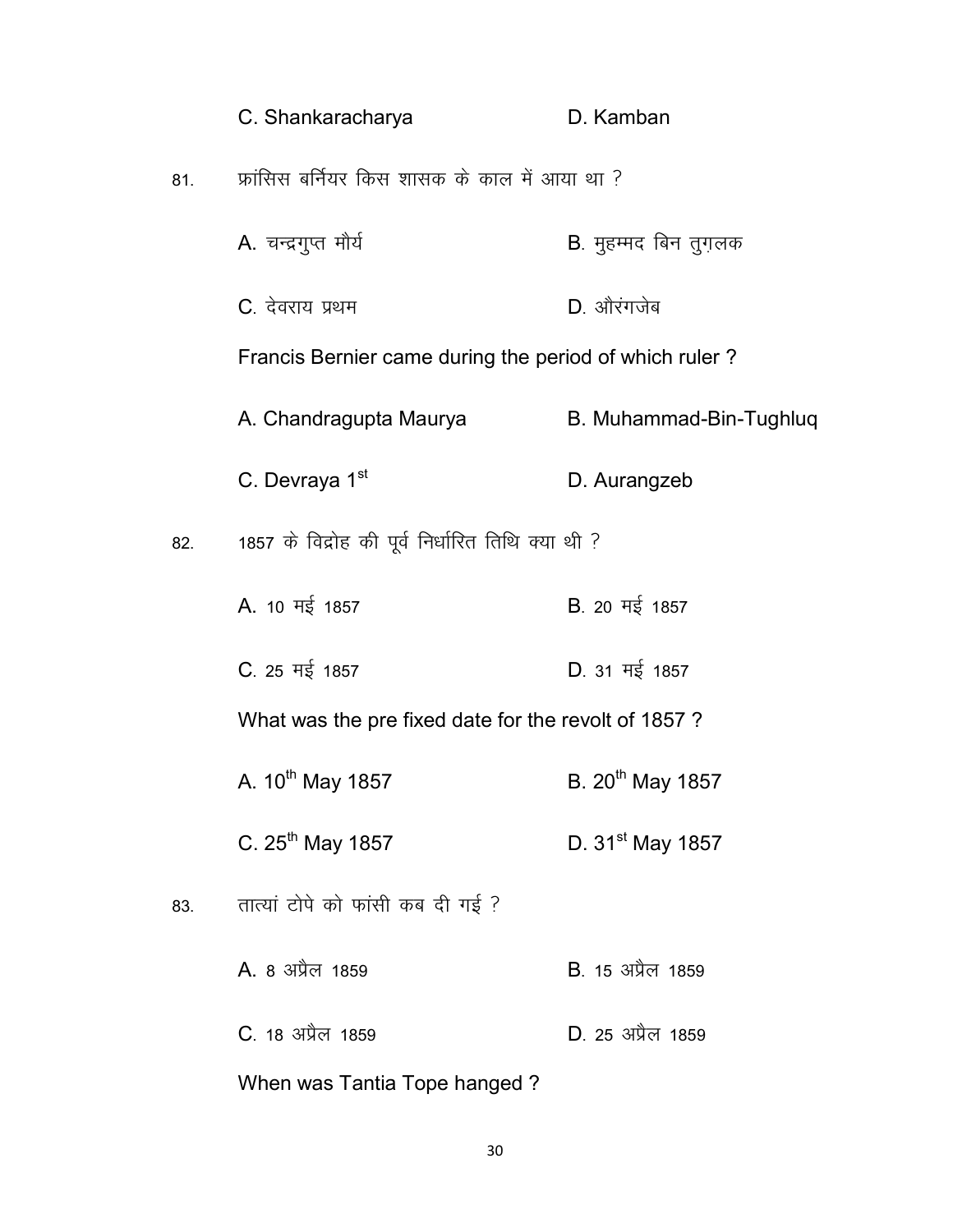|     | A. 8 <sup>th</sup> April 1859                                           | B. 15 <sup>th</sup> April 1859 |
|-----|-------------------------------------------------------------------------|--------------------------------|
|     | C. 18 <sup>th</sup> April 1859                                          | D. 25 <sup>th</sup> April 1859 |
| 84. | झोकन बाग हत्याकांड कहाँ हुआ ?                                           |                                |
|     | A. झाँसी                                                                | <b>B</b> . मेरठ                |
|     | C. कानपुर                                                               | $D.$ अवध                       |
|     | Where did Jhokan Bagh massacre take place?                              |                                |
|     | A. Jhansi                                                               | <b>B.</b> Merrut               |
|     | C. Kanpur                                                               | D. Oudh                        |
| 85. | खेड़ा सत्याग्रह कब हुआ था ?                                             |                                |
|     | A. 1910                                                                 | B. 1913                        |
|     | C. 1915                                                                 | D. 1918                        |
|     | When did Kheda Satyagraha take place?                                   |                                |
|     | A. 1910                                                                 | B. 1913                        |
|     | C. 1915                                                                 | D. 1918                        |
| 86. | पुर्तगालियों ने गोवा में किस वर्ष अपना व्यापारिक केन्द्र स्थापित किया ? |                                |
|     | A. 1510                                                                 | B. 1605                        |
|     | C. 1639                                                                 | D. 1673                        |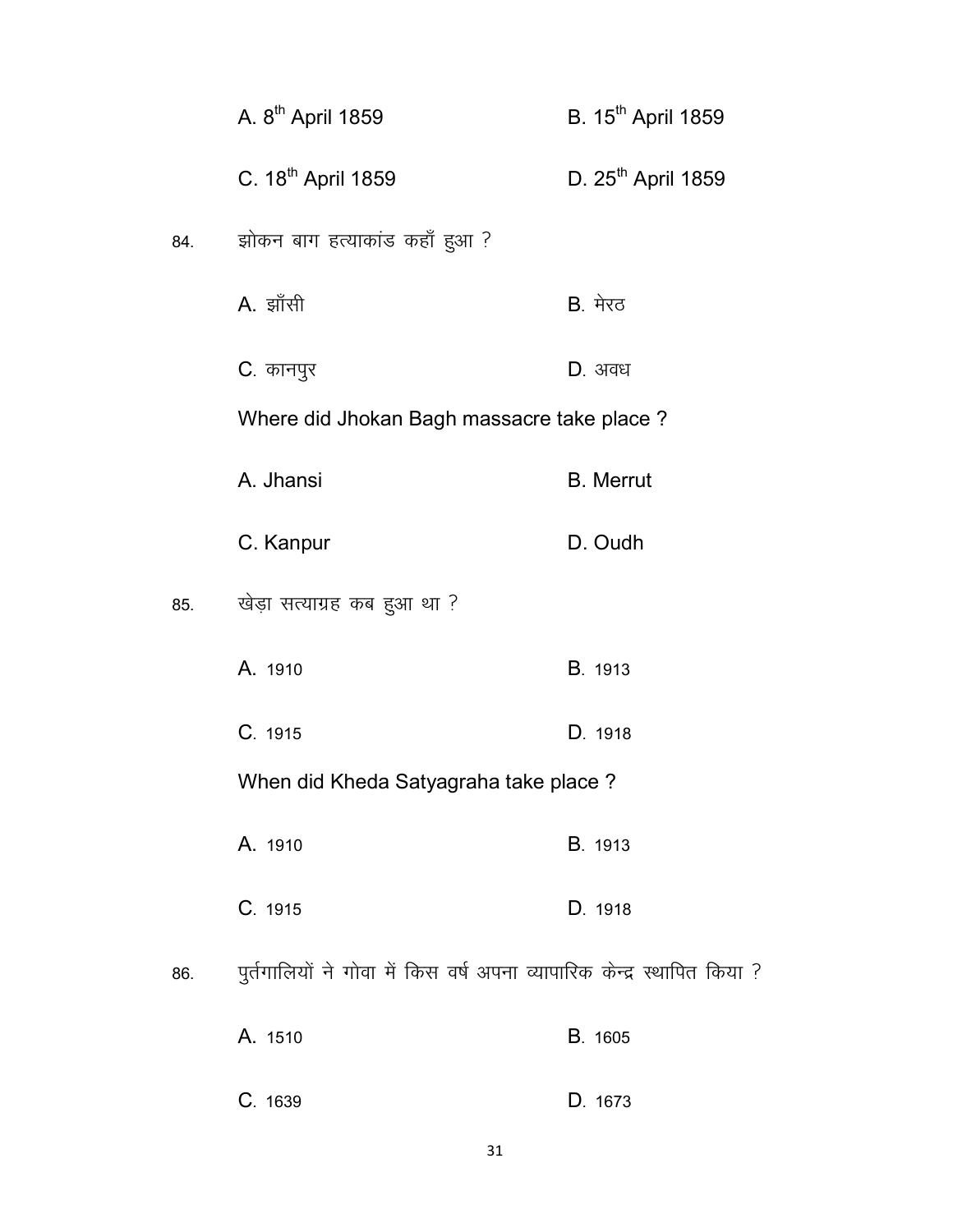In which year Portuguese established their commercial centre at Goa ? A. 1510 B. 1605 C- 1639 D- 1673 87. लार्ड वेलेस्ली भारत के गर्वनर जनरल बनकर कब आये ? A. 1773 B. 1778 C- 1785 D- 1798 When did Lord Wellesley come to India as Governor General ? A. 1773 B. 1778 C- 1785 D- 1798 88. गांधी जी कि प्रारंभिक शिक्षा कहाँ हुई थी ? A. पोरबन्दर बाट का B. राजकोट C. जामनगर **D. अहमदाबाद** Where did Gandhiji get his early education ? A. Porbander B. Rajkot C. Jamnagar D. Ahmedabad 89. कृषि में तीनकठिया पद्धति कहाँ लागू थी ?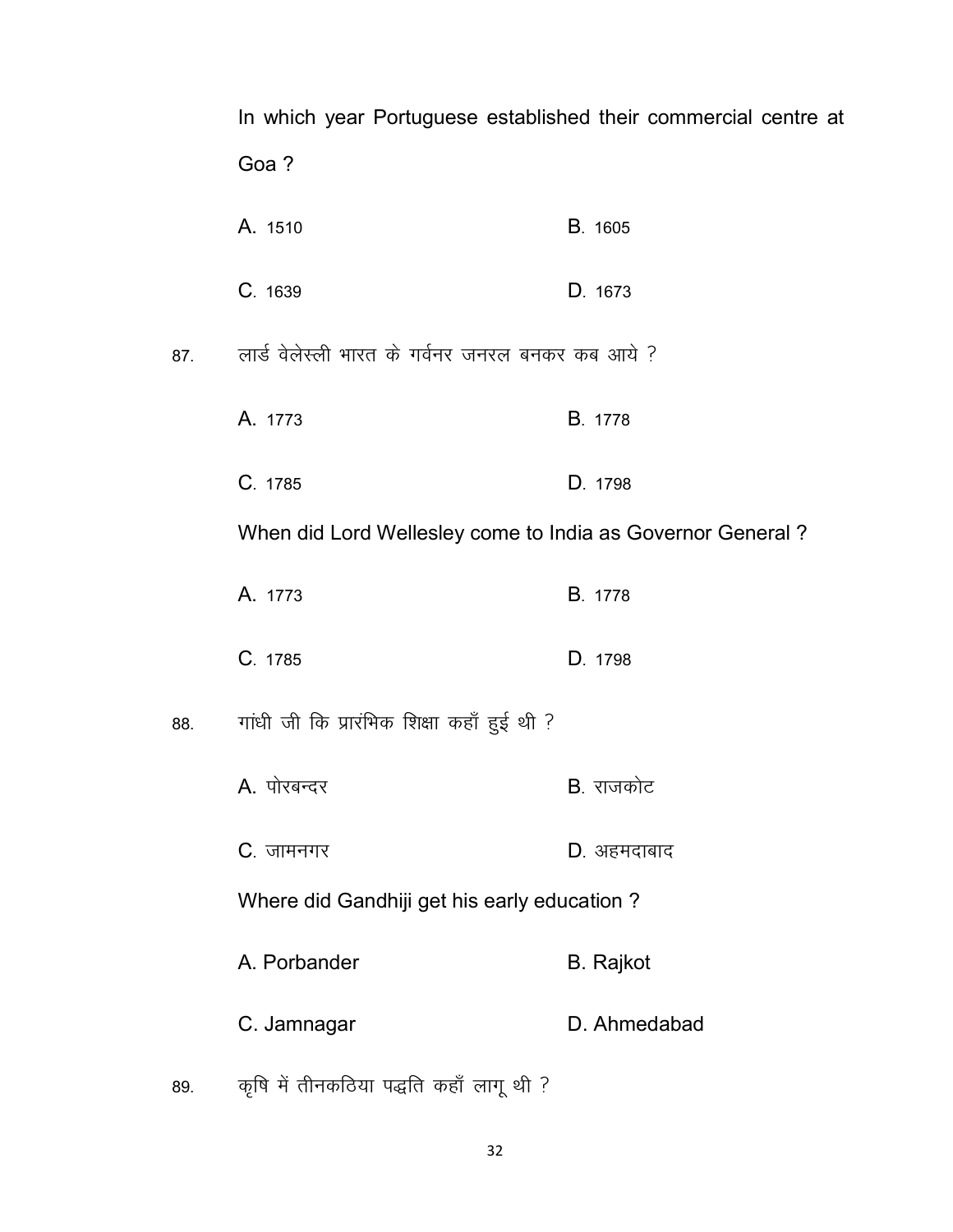|     | A. खेड़ा                                                        | B. अहमदाबाद                  |
|-----|-----------------------------------------------------------------|------------------------------|
|     | C. सूरत                                                         | D. चम्पारण                   |
|     | Where was "Teen Kathia" system in agriculture prevalent?        |                              |
|     | A. Kheda                                                        | <b>B.</b> Ahmadabad          |
|     | C. Surat                                                        | D. Champaran                 |
| 90. | सेवर्स की सन्धि किसके बीच हुई थी ?                              |                              |
|     | A. ब्रिटेन एवं रुस                                              | B. ब्रिटेन एवं फ्रांस        |
|     | C. ब्रिटेन एवं जर्मनी                                           | D. ब्रिटेन एवं तुर्की        |
|     | Between whom was the Treaty of Sevres signed?                   |                              |
|     | A. Britain and Russia                                           | <b>B. Britain and France</b> |
|     | C. Britain and Germany                                          | D. Britain and Turkey        |
| 91. | साबरमती से दाँडी की यात्रा गांधीजी ने कितने दिनों में की ?      |                              |
|     | A. 10 दिन                                                       | B. 15 दिन                    |
|     | C. 24 दिन                                                       | D. 30 दिन                    |
|     | How long did Gandhiji take to complete his march from Sabarmati |                              |
|     | to Dandi?                                                       |                              |
|     | A. 10 Days                                                      | <b>B.</b> 20 days            |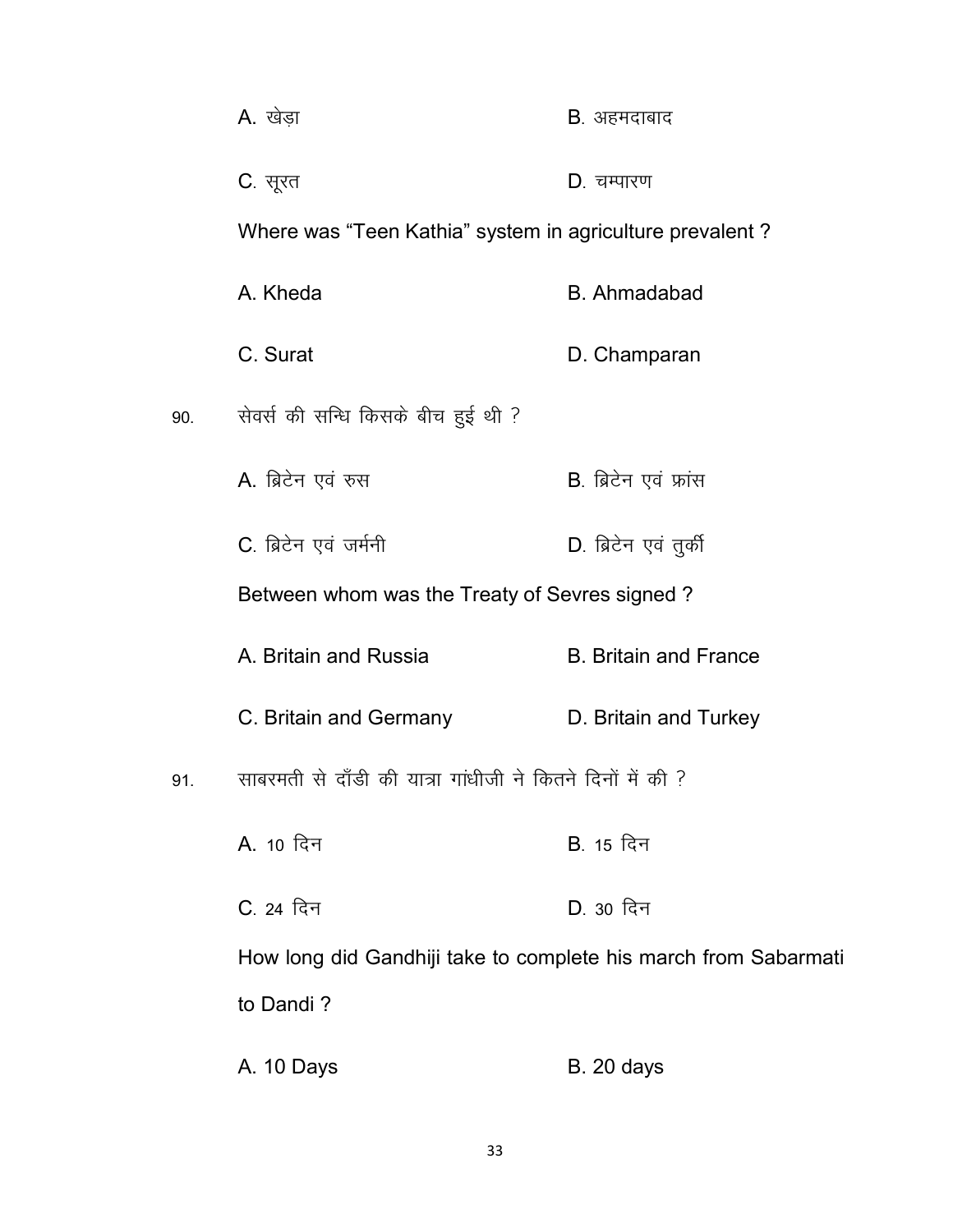|     | C. 24 days                                               | $D.30$ days                |
|-----|----------------------------------------------------------|----------------------------|
| 92. | कितने गोलमेज सम्मेलन हुए थे ?                            |                            |
|     | A. 2                                                     | <b>B.</b> 3                |
|     | C.4                                                      | D.5                        |
|     | How many Round Table conferences were held?              |                            |
|     | A. 2                                                     | <b>B.</b> 3                |
|     | C.4                                                      | D.5                        |
| 93. | भारत को प्रांतीय स्वायत्तता किस अधिनियम से प्राप्त हुआ ? |                            |
|     | A. 1773 का रेग्युलेटिंग एक्ट                             | <b>B</b> . 1909 का अधिनियम |
|     | C. 1919 का अधिनियम                                       | D. 1935 का अधिनियम         |
|     | Which act provided India The Provincial Autonomy?        |                            |
|     | A. Regulating Act of 1773                                | <b>B.</b> Act of 1909      |
|     | C. Act of 1919                                           | D. Act of 1935             |
| 94. | ''करो या मरो'' का नारा किसने दिया ?                      |                            |
|     | <b>A.</b> जवाहरलाल नेहरू                                 | B भीमराव अम्बेडकर          |
|     | C. सुभाषचन्द्र बोस                                       | D. महात्मा गाँधी           |
|     | Who gave the slogan "Do or Die"?                         |                            |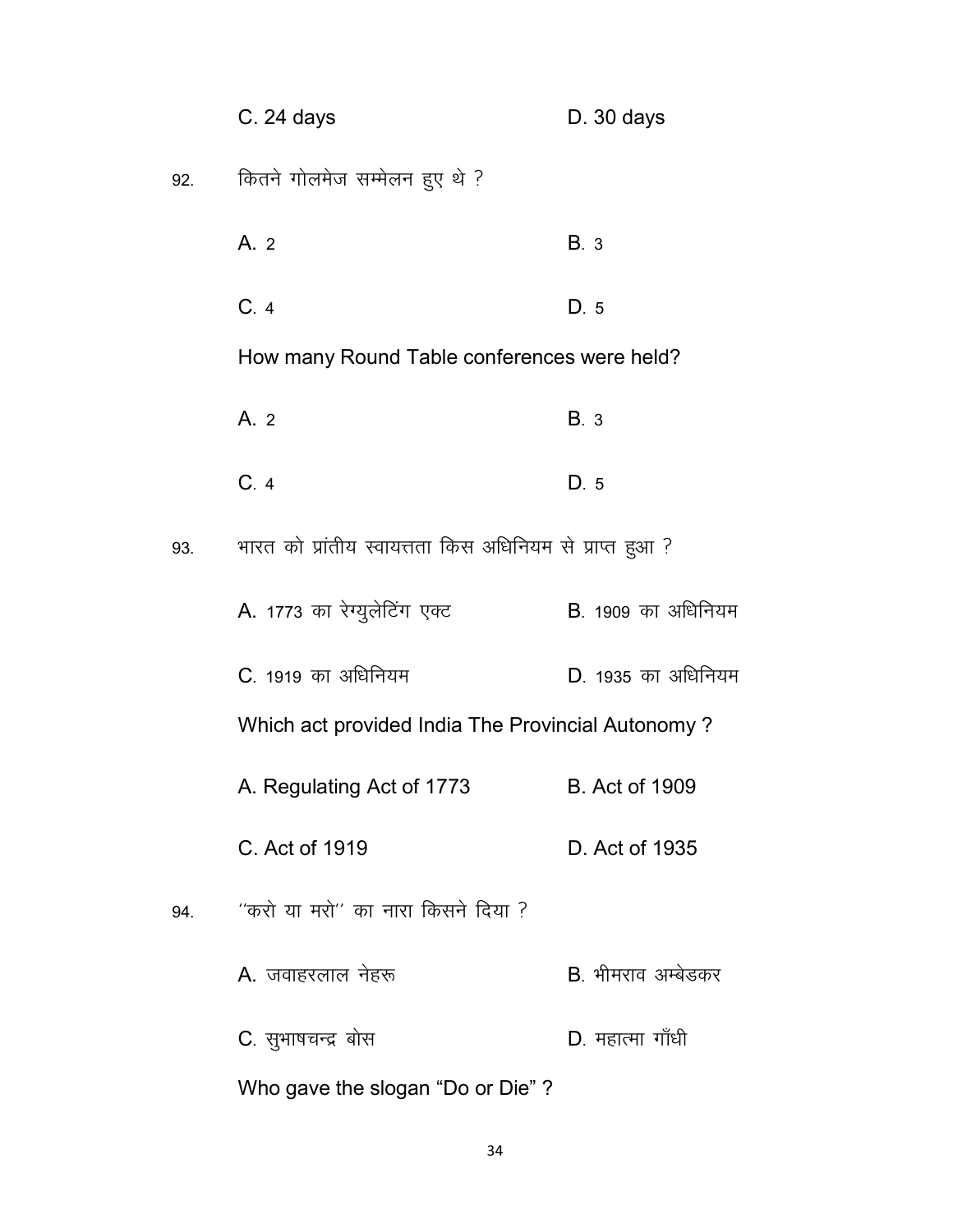|     | A. Jawaharlal Nehru                           | <b>B. Bhim Rao Ambedkar</b>       |
|-----|-----------------------------------------------|-----------------------------------|
|     | C. Subhash Chandra Bose                       | D. Mahatma Gandhi                 |
| 95. | 1906 में मुस्लिम लीग की स्थापना कहाँ हुई थी ? |                                   |
|     | A. बम्बई                                      | B. पूना                           |
|     | <b>C</b> . ढ़ाका                              | <b>D</b> . कलकत्ता                |
|     | Where was Muslim League founded in 1906?      |                                   |
|     | A. Bombay                                     | B. Poona                          |
|     | C. Dhaka                                      | D. Calcutta                       |
| 96. | भारतीय संविधान कब लागू किया गया था ?          |                                   |
|     | A. 26 जनवरी 1949                              | <b>B</b> . 24 जनवरी 1950          |
|     | C. 26 जनवरी 1950                              | D. 26 नवम्बर 1950                 |
|     | When was Indian constitution enforced?        |                                   |
|     | A. 26 <sup>th</sup> January 1949              | B. 24 <sup>th</sup> January 1950  |
|     | C. 26 <sup>th</sup> January 1950              | D. 26 <sup>th</sup> November 1950 |
| 97. | विक्टोरिया टर्मिनस किस शैली की इमारत है ?     |                                   |
|     | A. नवशास्त्रीय शैली                           | $B$ , नव $-$ गॉथिक शैली           |
|     | C. इण्डो सारासेनिक शैली                       | D. इनमें से कोई नहीं              |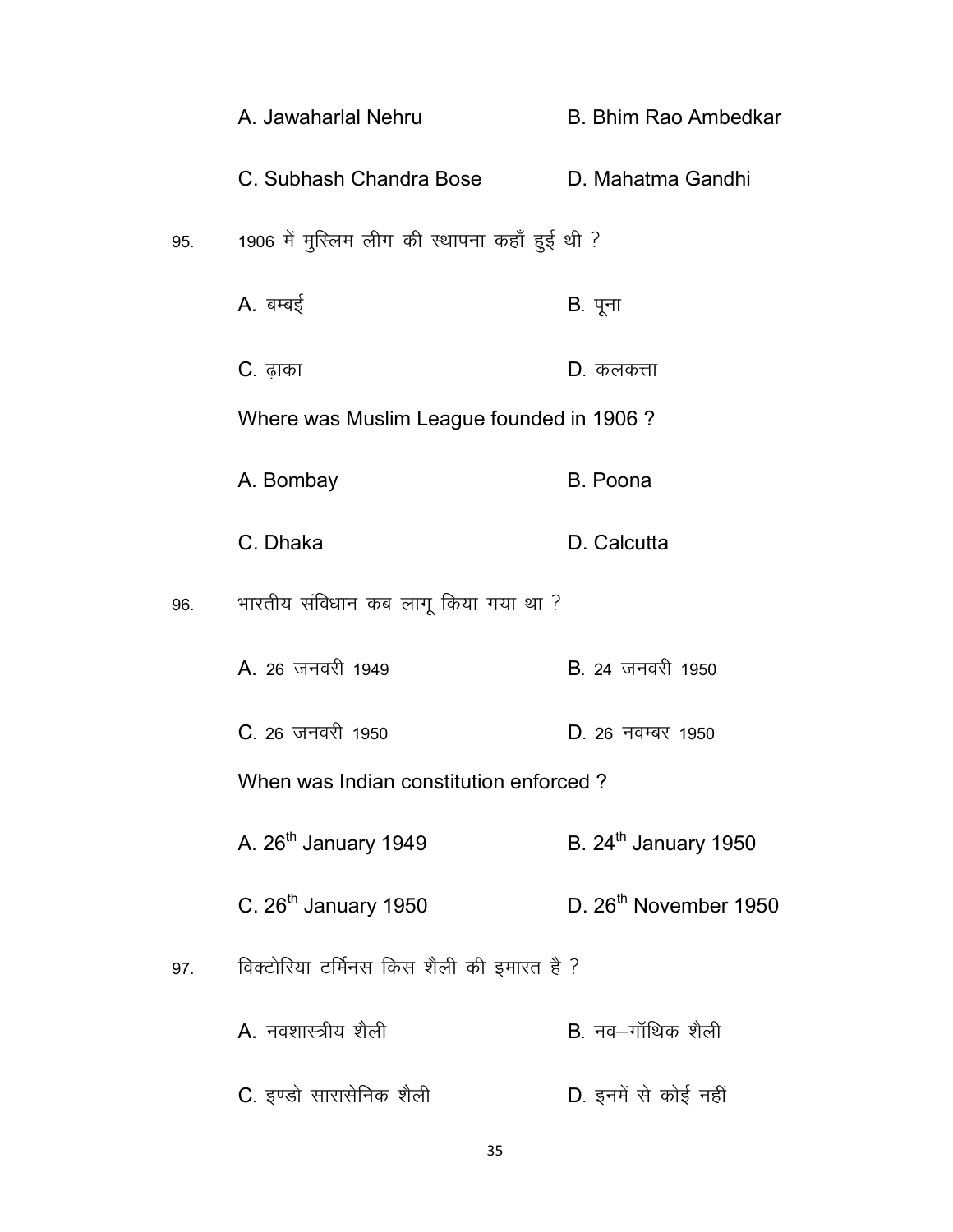|     | THE DUILDING OF VICTOR FEITHINGS IS OF WITCH STYLE ? |                            |
|-----|------------------------------------------------------|----------------------------|
|     | A. Neo Classical style                               | B. Neo-gothic style        |
|     | C. Indo Saracenic style                              | D. None of these           |
| 98. | लॉटरी कमिटी का गठन कब किया गया ?                     |                            |
|     | A. 1810                                              | <b>B.</b> 1817             |
|     | C. 1825                                              | D. 1828                    |
|     | When was Lottery Committee formed?                   |                            |
|     | A. 1810                                              | B. 1817                    |
|     | C. 1825                                              | D. 1828                    |
| 99. | गुरुदेव की उपाधि किसे दी गयी थी ?                    |                            |
|     | A. बाल गंगाधर तिलक                                   | B. दादाभाई नौरोजी          |
|     | C. रवीन्द्रनाथ टैगोर                                 | D. मदनमोहन मालवीय          |
|     | Who was adorned by the title "Gurudev"?              |                            |
|     | A. Bal Gangadhar Tilak                               | B. Dadabhai Naoroji        |
|     | C. Rabindranath Tagore                               | D. Madan Mohan Malviya     |
|     | 100. कांग्रेस का विभाजन किस अधिवेशन में हुआ ?        |                            |
|     | A. 1893 में लाहौर                                    | <b>B</b> . 1903 में मद्रास |

# The building of "Victoria Terminus" is of which style ?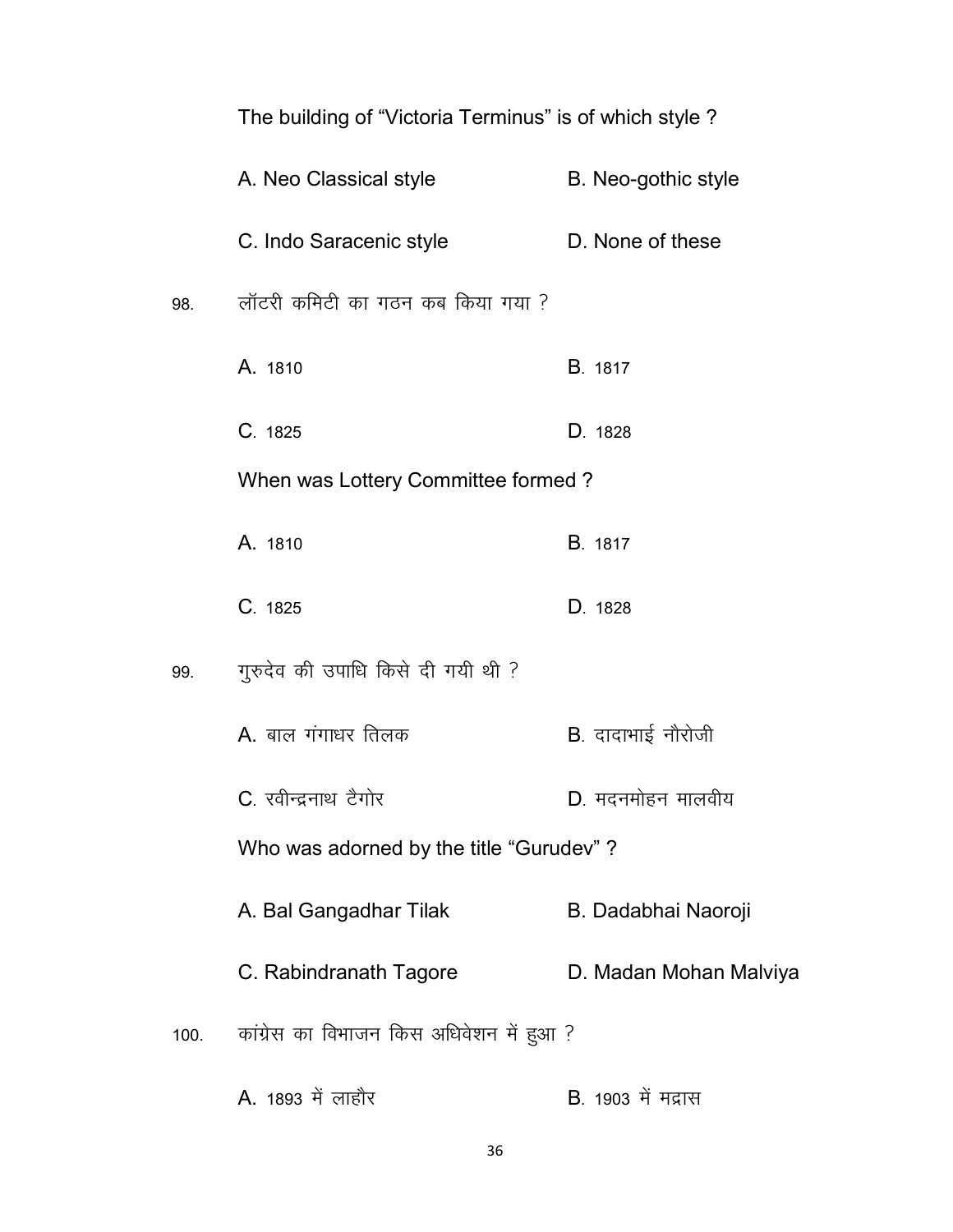C. 1907 में सूरत **D. 1917 में कलकत्ता** In which session did the congress split ? A. 1893 Lahore B. 1903 Madras

C. 1907 Surat D. 1917 Calcutta

#### खण्ड-ब/ Section-B

### लघु उत्तरीय प्रश्न (Short Answer Type Questions)

प्रश्न संख्या 1 से 30 लघू उत्तरीय हैं। किन्हीं 15 प्रश्नों के उत्तर दें। प्रत्येक प्रश्न के लिए 2 अंक निर्धारित है। अधिकतम 50 शब्दों में उत्तर दें। (15x2=30)

Question no. 1 to 30 are Short Answer Type. Answer any 15 questions. Each question carries 2 marks. Answer in not more than 50 words.

(15x2=30)

- 1- bfrgkl ys[ku esa vfHky s[kk sa dk D;k egÙo gS \ 2 What is the importance of inscriptions in history writing ? 2- flU/kq ?kkVh uxj ;kstuk dh pkj fo'ks"krk; sa crk; saA 2 Write the four features of the town planning of Indus valley civilization.
- 3- dkcZu&14 fof/k ls vki D;k le>rs g Sa \ 2 What do you understand by Carbon-14 method ?
- 4. प्राचीन भारतीय इतिहास के अध्ययन के किन्हीं दो मुख्य स्रोतों के नाम बतायें। 2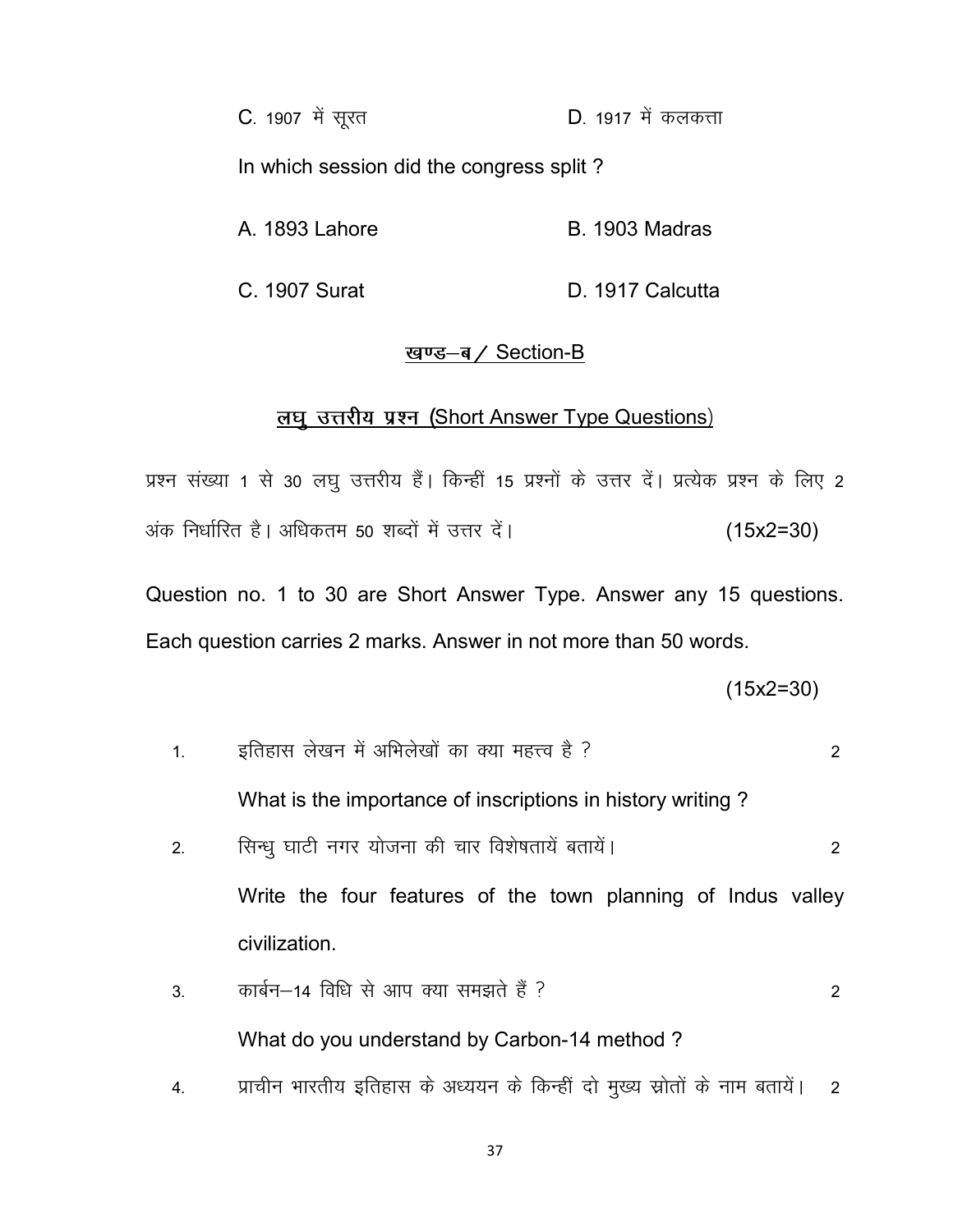Write the name of any two main sources for the study of Ancient Indian History.

| 5.             | किन्हीं आठ महाजनपदों के नाम बतायें।                               | $\overline{2}$ |
|----------------|-------------------------------------------------------------------|----------------|
|                | Write the name of any eight Mahajanpadas.                         |                |
| 6.             | महाभारत में वर्णित विवाह के प्रकारों का उल्लेख करें।              | $\overline{2}$ |
|                | Mention the types of marriages described in Mahabharata.          |                |
| 7 <sub>1</sub> | त्रिपिटक क्या है ?                                                | $\overline{2}$ |
|                | What is Tripitaka?                                                |                |
| 8.             | मुगलकालीन सिक्कों का संक्षिप्त विवरण दें।                         | $\overline{2}$ |
|                | Write a brief description of the coins of Mughal age.             |                |
| 9.             | इतिवृत्त क्या है ?                                                | $\overline{2}$ |
|                | What is chronicle?                                                |                |
| 10.            | अकबर ने जिज़या कर क्यों समाप्त कर दिया ?                          | $\overline{2}$ |
|                | Why did Akbar abolish Jiziya tax?                                 |                |
| 11.            | आइन-ए-अकबरी के विषय में आप क्या जानते हैं ?                       | $\overline{2}$ |
|                | What do you know about Ain-i-Akbari?                              |                |
| 12.            | विजयनगर साम्राज्य की स्थापत्य कला की दो विशेषताओं का उल्लेख करें। | $\overline{2}$ |
|                | Mention two salient features of the architecture of Vijayanagara  |                |
|                | Empire.                                                           |                |
| 13.            | सूफीवाद से आप क्या समझते हैं ?                                    | $\overline{2}$ |

What do you mean by Sufism ?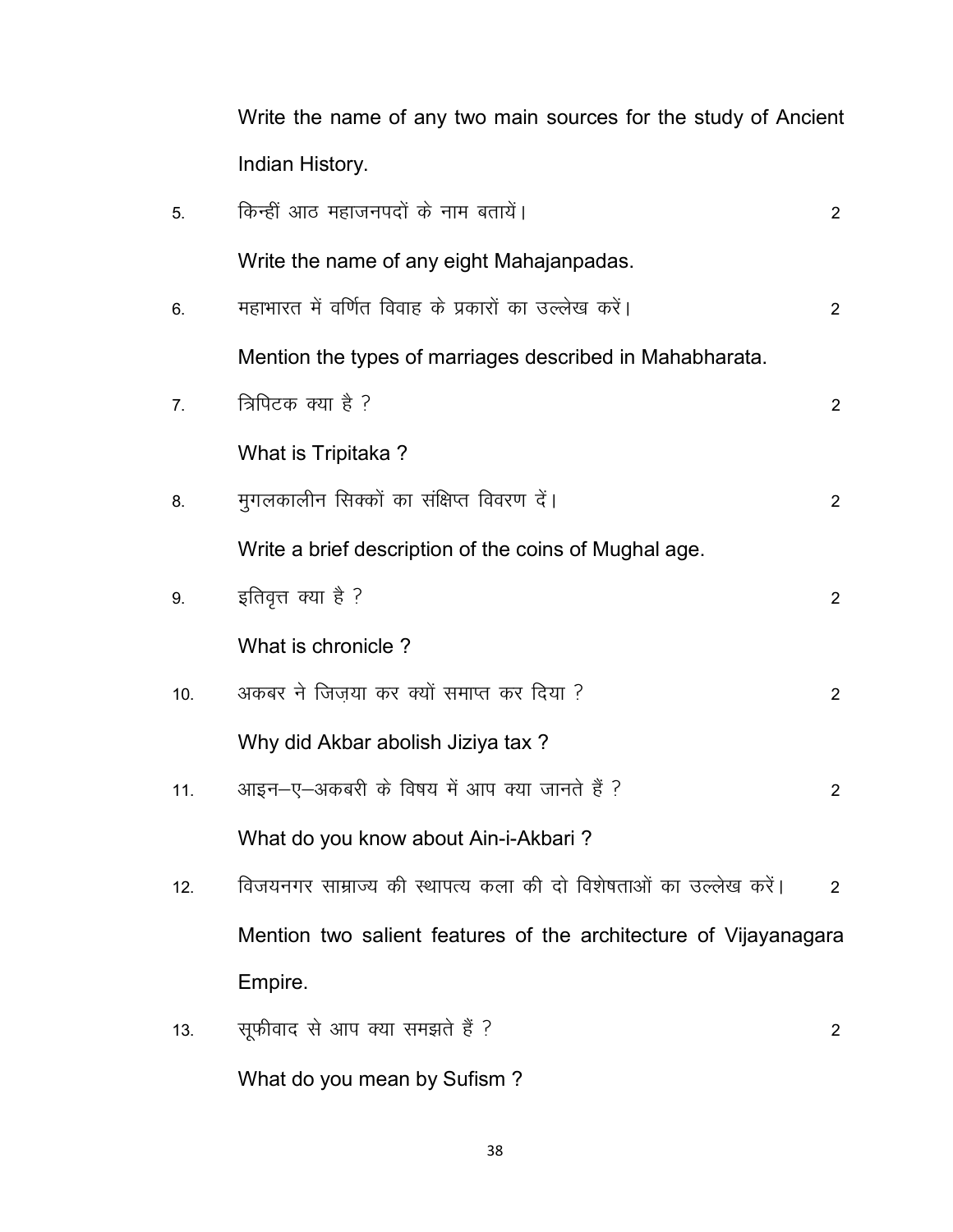| 14. | ''किताब–उल–हिन्द'' पर टिप्पणी लिखें।                                      | $\overline{2}$        |
|-----|---------------------------------------------------------------------------|-----------------------|
|     | Write a note on "Kitab-ul-Hind".                                          |                       |
| 15. | रैयतवाड़ी पद्धति क्या थी ?                                                | $\mathbf{2}^{\prime}$ |
|     | What was Ryotwari System?                                                 |                       |
| 16. | फ्रांसिस बुकानन का परिचय दें।                                             | $\overline{2}$        |
|     | Give an introduction of Francis Buchanan.                                 |                       |
| 17. | 1857 की क्रांति का तत्कालीन कारण क्या था ?                                | $\overline{2}$        |
|     | What was the immediate cause of the Revolt of 1857?                       |                       |
| 18. | 1857 की क्रांति में रानी लक्ष्मी बाई की भूमिका पर प्रकाश डालें।           | $\overline{2}$        |
|     | Throw light on the role of Rani Laxmibai in the revolt of 1857.           |                       |
| 19. | औपनिवेशिक काल में व्हाईट टाउन एवं ब्लैक टाउन शब्दों का क्या अभिप्राय था?2 |                       |
|     | What was the meaning of the term White town and Black town                |                       |
|     | during colonial period?                                                   |                       |
| 20. | सिविल लाइन्स का विकास किस प्रकार हुआ ?                                    | $\overline{2}$        |
|     | How were civil lines developed?                                           |                       |
| 21. | चौरी चौरा घटना क्या थी ?                                                  | $\overline{2}$        |
|     | What was Chauri Chaura incident?                                          |                       |
| 22. | गोल मेज सम्मेलन क्यों बुलाया गया था ?                                     | 2                     |
|     | Why was Round Table Conference called?                                    |                       |
| 23. | कम्यूनल अवार्ड (सांप्रदायिक पंचाट) क्या था ?                              | 2                     |
|     | What was Communal Award?                                                  |                       |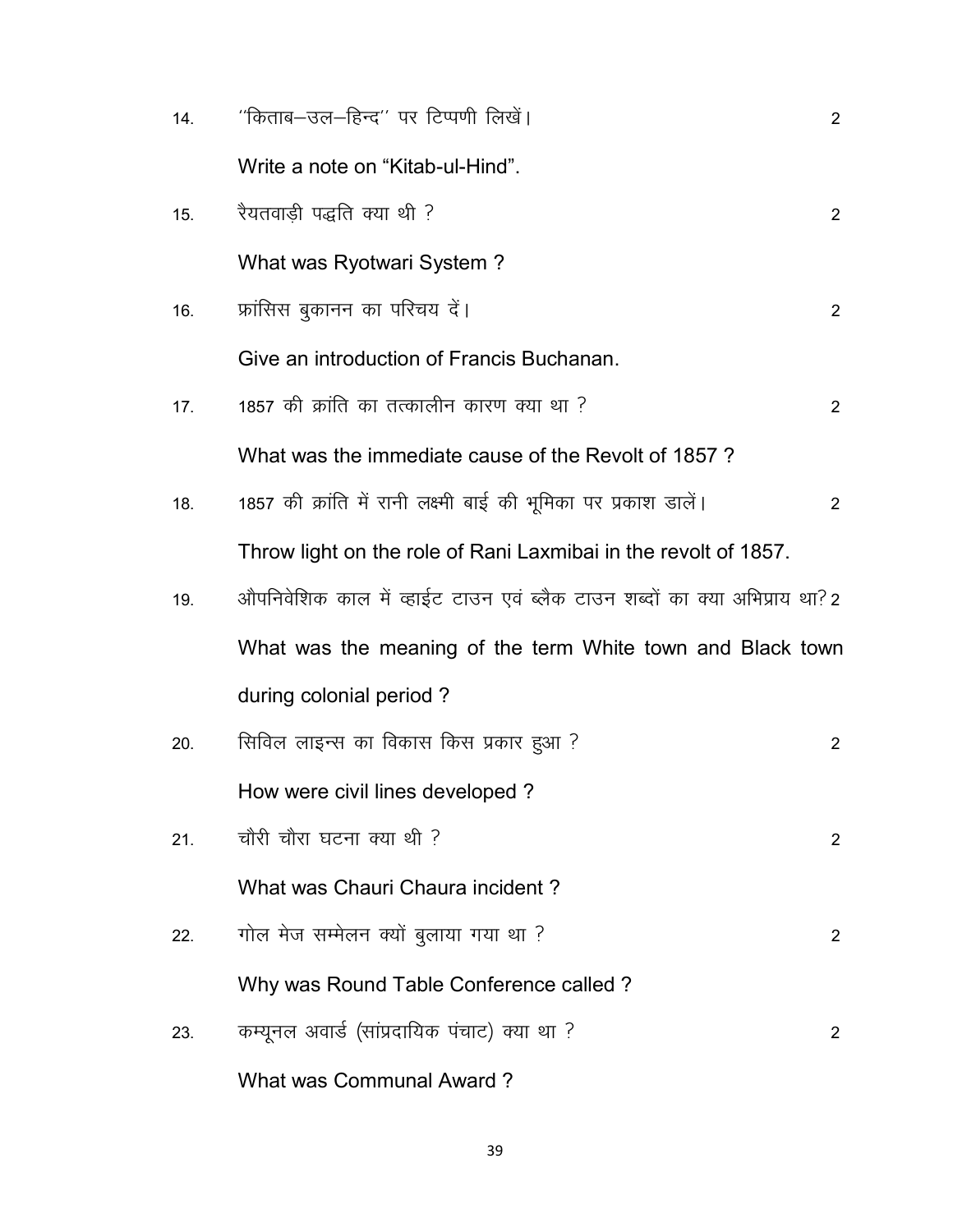| 24. | कैबिनेट मिशन भारत क्यों आया ?                               | $\overline{2}$ |
|-----|-------------------------------------------------------------|----------------|
|     | Why did Cabinet Mission come to India?                      |                |
| 25. | माउण्टबेटन प्लान क्या था ?                                  | $\overline{2}$ |
|     | What was Mountbatten plan?                                  |                |
| 26. | संघ सूची, राज्य सूची और समवर्ती सूची को) परिभाषित करें।     | $\overline{2}$ |
|     | Define union list, state list and concurrent list.          |                |
| 27. | भारतीय संविधान की चार महत्त्वपूर्ण विशेषतायें लिखें।        | $\overline{2}$ |
|     | Write four important features of the constitution of India. |                |
| 28. | वीर कूँवर सिंह की जीवनी पर प्रकाश डालें।                    | $\overline{2}$ |
|     | Throw light on the life of Veer Kunwar Singh.               |                |
| 29. | आजाद हिन्द फौज पर संक्षिप्त टिप्पणी लिखें ?                 | $\overline{2}$ |
|     | Write a brief note on Azad Hind Fauj?                       |                |
| 30. | बौद्ध धर्म के पतन के दो कारण लिखें।                         | $\overline{2}$ |
|     | Write two causes of the decline of Buddhism?                |                |

# <u>दीर्घ उत्तरीय प्रश्न (Long Answer Type Questions)</u>

प्रश्न संख्या 31 से 38 दीर्घ उत्तरीय प्रश्न हैं। किन्हीं 4 प्रश्नों के उत्तर दें। प्रत्येक के लिए 5 अंक निर्धारित हैं। 100–120 शब्दों में उत्तर दें।  $(4x5=20)$ 

Question no. 31 to 38 are Long answer type questions. Answer any 4 questions. Each question carries 5 marks.. Answer in 100-120 words.

(4x5=20)